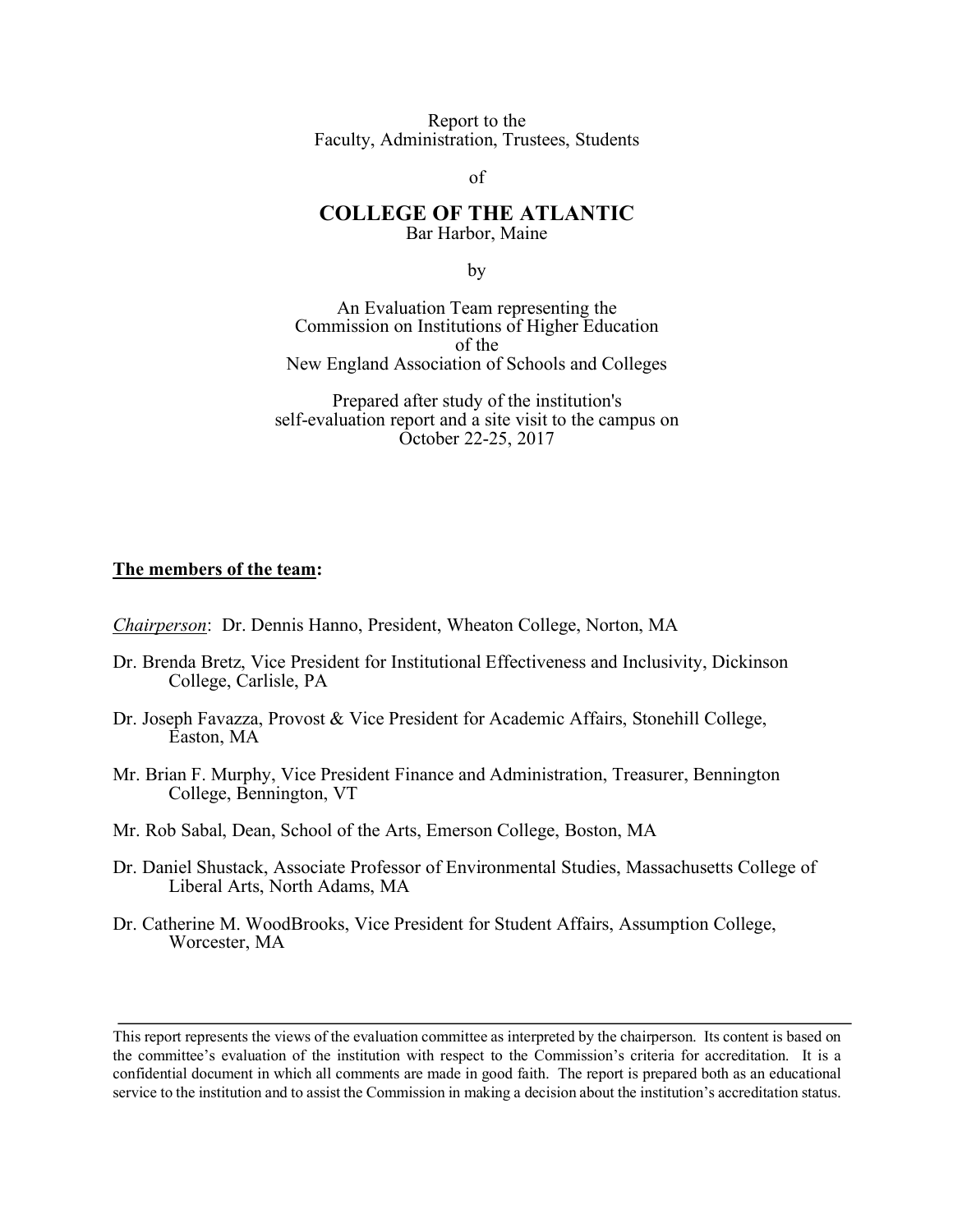#### **COMMISSION ON INSTITUTIONS OF HIGHER EDUCATION New England Association of Schools and College Preface Page to the Team Report**

Please complete **during the team visit** and include with the report prepared by the visiting team

|    |                                  | <b>Name of Institution:</b> College of the Atlantic                                     | <b>Date form completed:</b> Oct 20, 2017  |
|----|----------------------------------|-----------------------------------------------------------------------------------------|-------------------------------------------|
|    | 1. History:                      | Year chartered or authorized 1969                                                       | Year first degrees awarded 1973           |
|    | 2. Type of control: $\Box$ State | City<br>$\Box$<br>Private, not-for-profit<br>Proprietary                                | Religious Group; specify:                 |
| 3. | Degree level:<br>Associate       | $\bowtie$ Baccalaureate<br>$\boxtimes$ Masters                                          | Professional<br>Doctorate<br>$\mathbf{1}$ |
|    |                                  | 4. Enrollment in Degree Programs: (Use figures from fall semester of most recent year): |                                           |

|                      | <b>Full-time</b> | Part-time | <b>FTE</b> | <b>Retention</b> <sup>a</sup> | <b>Graduation</b> <sup>b</sup> | # Degrees $c$ |
|----------------------|------------------|-----------|------------|-------------------------------|--------------------------------|---------------|
| <b>Associate</b>     |                  |           |            |                               |                                |               |
| <b>Baccalaureate</b> | 328              |           | 335        | 76%                           | 66%                            | 82            |
| Graduate             |                  |           | 4.67       | 100%                          | 25%                            |               |

(a) full-time 1<sup>st</sup> to 2<sup>nd</sup> year (b) 3 or  $\frac{6}{9}$  year graduation rate (c) number of degrees awarded most recent year

#### **5. Student debt:**

|                                          | <b>Most Recent Year</b> |           | <b>One Year Prior</b> |                      | <b>Two Years Prior</b> |  |
|------------------------------------------|-------------------------|-----------|-----------------------|----------------------|------------------------|--|
| <b>Three-year Cohort Default Rate</b>    |                         | 3.7%      |                       | 1%                   | 2.9%                   |  |
| Three-year Loan Repayment Rate           |                         |           |                       |                      |                        |  |
|                                          |                         |           |                       |                      |                        |  |
|                                          |                         | Associate |                       | <b>Baccalaureate</b> | Graduate               |  |
| Average % of graduates leaving with debt |                         |           |                       | 45%                  | 25%                    |  |
| Average amount of debt for graduates     |                         |           |                       | 24.523               | 41.000                 |  |

**6. Number of current faculty:** Full-time 26 Part-time 20 FTE 33.8

**7. Current fund data for most recently completed fiscal year:** (Specify year: \_\_YR16\_\_\_ ) (Double click in any cell to enter spreadsheet. Enter dollars in millions, e.g., \$1,456,200 = \$1.456)

| Tuition                      | \$13.709 | Instruction                  | \$3.956  |
|------------------------------|----------|------------------------------|----------|
| Govt Appropriations          | \$0.000  | Research                     | \$1.685  |
| Gifts/Grants/Endowment       | \$6.717  | General                      | \$2.382  |
| <b>Auxiliary Enterprises</b> | \$2.382  | <b>Auxiliary Enterprises</b> | \$1.624  |
| Other                        | \$4,000  | Other                        | \$13,746 |
| Total                        | \$22.812 | Total                        | \$23.393 |
|                              |          |                              |          |

- **8. Number of off-campus locations:** In-state  $\underline{0}$  Other U.S.  $\underline{0}$  International  $\underline{0}$  Total  $\underline{0}$
- **9. Number of degrees and certificates offered electronically:** Programs offered entirely on-line  $\underline{\hspace{1cm}} 0$

#### **10. Is instruction offered through a contractual relationship?**

□ No  $\boxtimes$  Yes Specify program(s): National Outdoor Leadership School (NOLS), Center for Ecological Living and Learning (CELL), Sealmester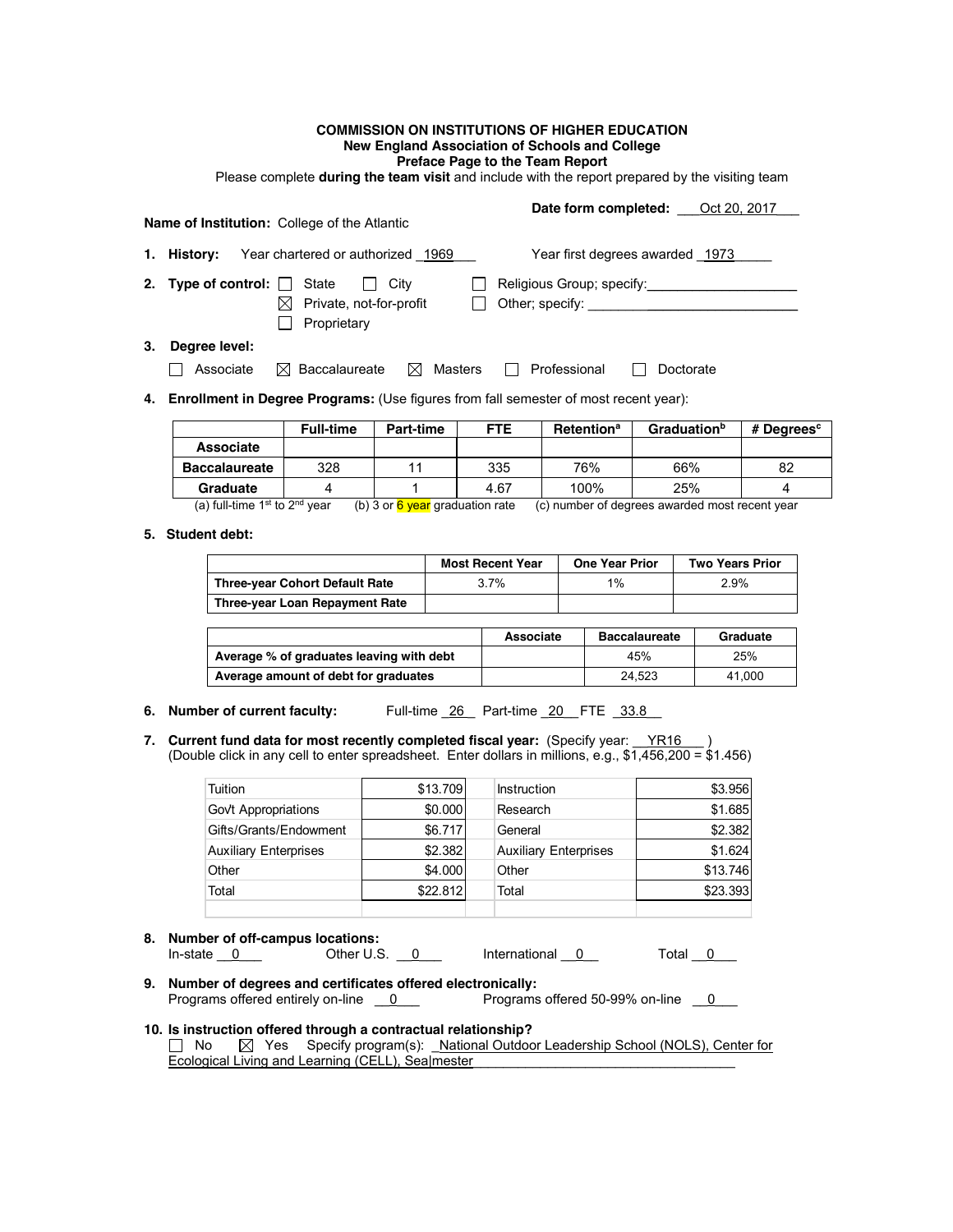### **Introduction**

The 2017 evaluation of the College of the Atlantic (COA) is a comprehensive evaluation, following the College's fifth year report in Fall 2012, submitted to and accepted by the Commission in September 2012. This evaluation also follows a report on awarding credit submitted by the College in Spring 2013, along with additional information submitted in January 2014, that was accepted by the Commission in April 2014.

Throughout the Evaluation Team's visit, all members of the COA community were candid in their comments and offered full assistance to the team. The individuals with whom the team met were well aware of the self-study report and the purpose of the team's visit. Extensive meetings were conducted on a one-on-one basis and with small groups with representatives and leaders from all areas of the College including faculty, students, trustees (which included alumni), and staff. A meeting was held for trustees only, with six trustees in attendance including the Secretary of the Board and the chairs of the finance and investment committees.

The team members met with approximately 26 members of the administrative staff including the president and all senior administrators, 13 members of the faculty, and 18 students, which included both undergraduate and graduate students. Two open meetings were conducted for faculty and one each for staff and students. These meetings were attended by 6 faculty, 9 staff, and 18 students. Four team members visited the College's separate Beech Hill and Peggy Rockefeller Farms.

The Evaluation Team found the self-study report and the other materials provided in advance and during the visit to be sufficiently comprehensive and an accurate description of the state of the College, though there were some minor discrepancies noted between the data presented in the narrative and the supporting data provided. The Evaluation Team appreciates the responsiveness of the College in providing additional materials to support discussion topics that arose during the visit. A review of these documents before and during the team's visit to COA, the chair's preliminary visit the semester before the on-site evaluation, and the team's visit to campus together have provided the basis for the information and evaluative judgments contained in the nine sections of this report which address the *Standards for Accreditation* of the Commission on Institutions of Higher Education of the New England Association of Schools and Colleges.

#### *1. Mission and Purposes*

College of the Atlantic (COA) was founded in 1969 and began operation in 1972. As noted in the self-study, "The founding trustees designed a college that expanded the liberal arts, one that prepared students to apply their learning to improve prospects for a sustainable, peaceful, and just society." This vision has remained consistent throughout the history of the college and serves as a major differentiator of COA from other liberal arts colleges.

The mission statement in the self-study reads:

*College of the Atlantic enriches the liberal arts tradition through a distinctive educational philosophy—human ecology. A human ecological perspective integrates knowledge from all*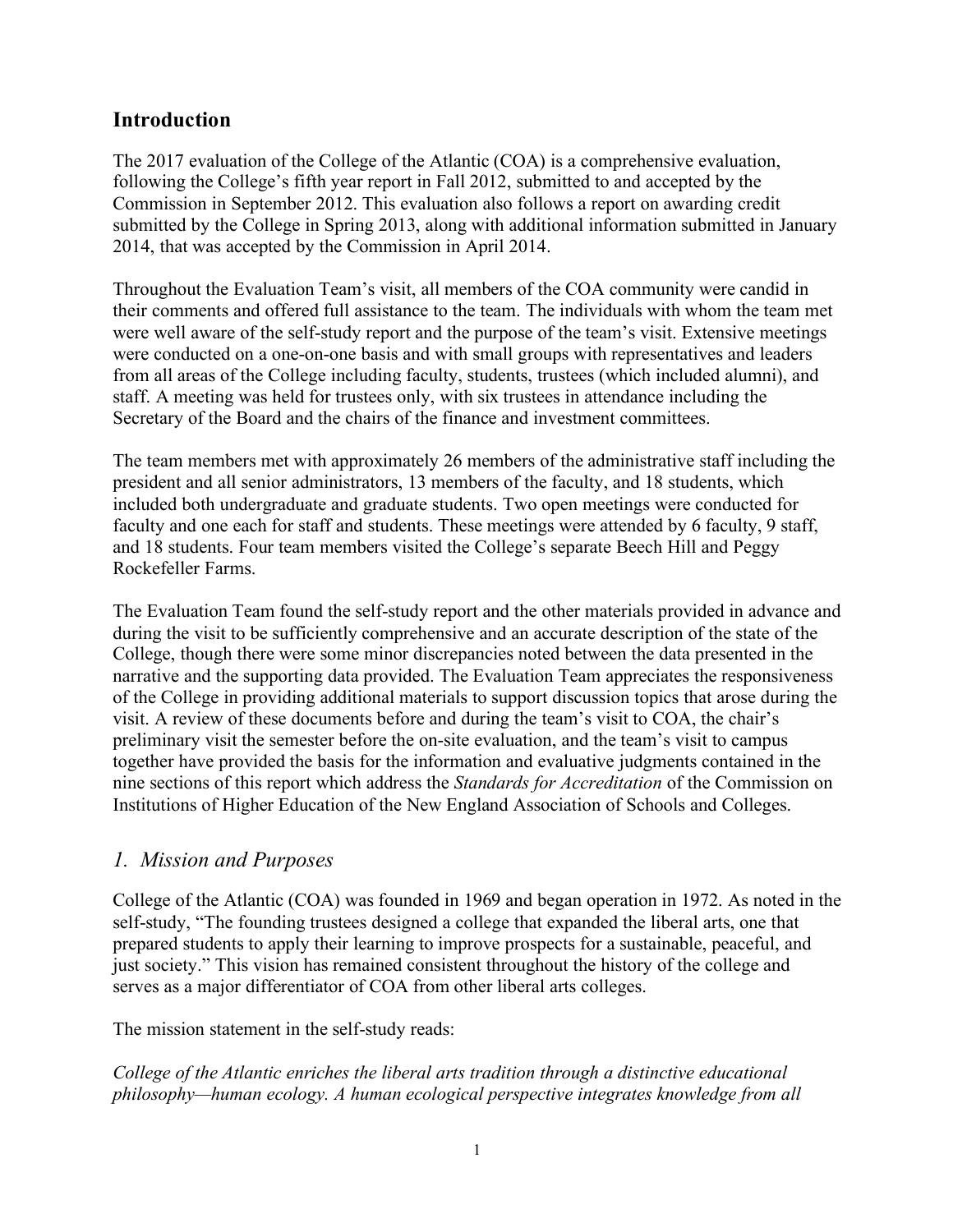*academic disciplines and from personal experience to investigate—and ultimately improve—the relationships between humans and the college's social and natural communities. The human ecological perspective guides all aspects of education, research, activism, and interactions among the college's students, faculty, staff, and trustees. The College of the Atlantic community encourages, prepares, and expects students to gain the expertise, breadth, values, and practical experience necessary to achieve individual fulfillment and to help solve problems that challenge communities everywhere.*

This mission statement is virtually unchanged since the visit of the previous Evaluation Team in 2007. The faculty have discussed at various times during the history of the college whether or not the focus on human ecology is still relevant and desirable, and each time it has been reaffirmed. For example, in the recent planning process related to academic priorities considerable time was spent on discussing human ecology and the conclusion reached was that both this and an interdisciplinary curriculum remain at the heart of the college.

Throughout all of the team's conversations with faculty, staff, students and trustees it was readily apparent that this mission is understood and embraced by all. It clearly guides the content and delivery of the curriculum and is a driving force for shaping the student experience and even the way the College is organized and its governance. The mission provides a distinctive niche for the College and is both a point of pride and a guide to its goals for the future.

The mission statement appears in the appropriate print materials and on the College's website. Moreover, the recently updated College website highlights COA's niche and unique character. The development of the website was a collaborative project that involved all parts of the campus community, working together with a professional design firm.

The lengthy mission statement and the fact that "human ecology" is not always understood by those just being introduced to the concept can make it difficult for the Admission Office to effectively communicate to prospective students and their families. Print materials are in the process of being updated to facilitate a greater understanding of College's missions and goals using the new website as a model.

# *2. Planning and Evaluation*

Over the last ten years, the College of the Atlantic has been guided by successive planning documents: the 2005-2010 "Strategic Plan," the 2011-2015 "Strategic Design," and the 2016- 2021 COA MAP of Strategic Priorities adopted by the All College Meeting (ACM) (May 2015) and affirmed by the Board of Trustees (August 2015). The MAP is the result of a two-year effort guided by the president to chart the College's future as it approached its 50th anniversary. The MAP is a complex and comprehensive list of goals that the College community will need to work together to plan for, implement and evaluate over the next five years. It encompasses 29 broad priorities organized into four areas (academic, enrollment, academic reputation and alumni support) as well as areas identified as "pre-conditions" to the success of the planning process. Of these last areas, planning for a sustained, balance budget (goal  $27$ ) and for the  $50<sup>th</sup>$  anniversary capital campaign (goal 29) are identified as most critical.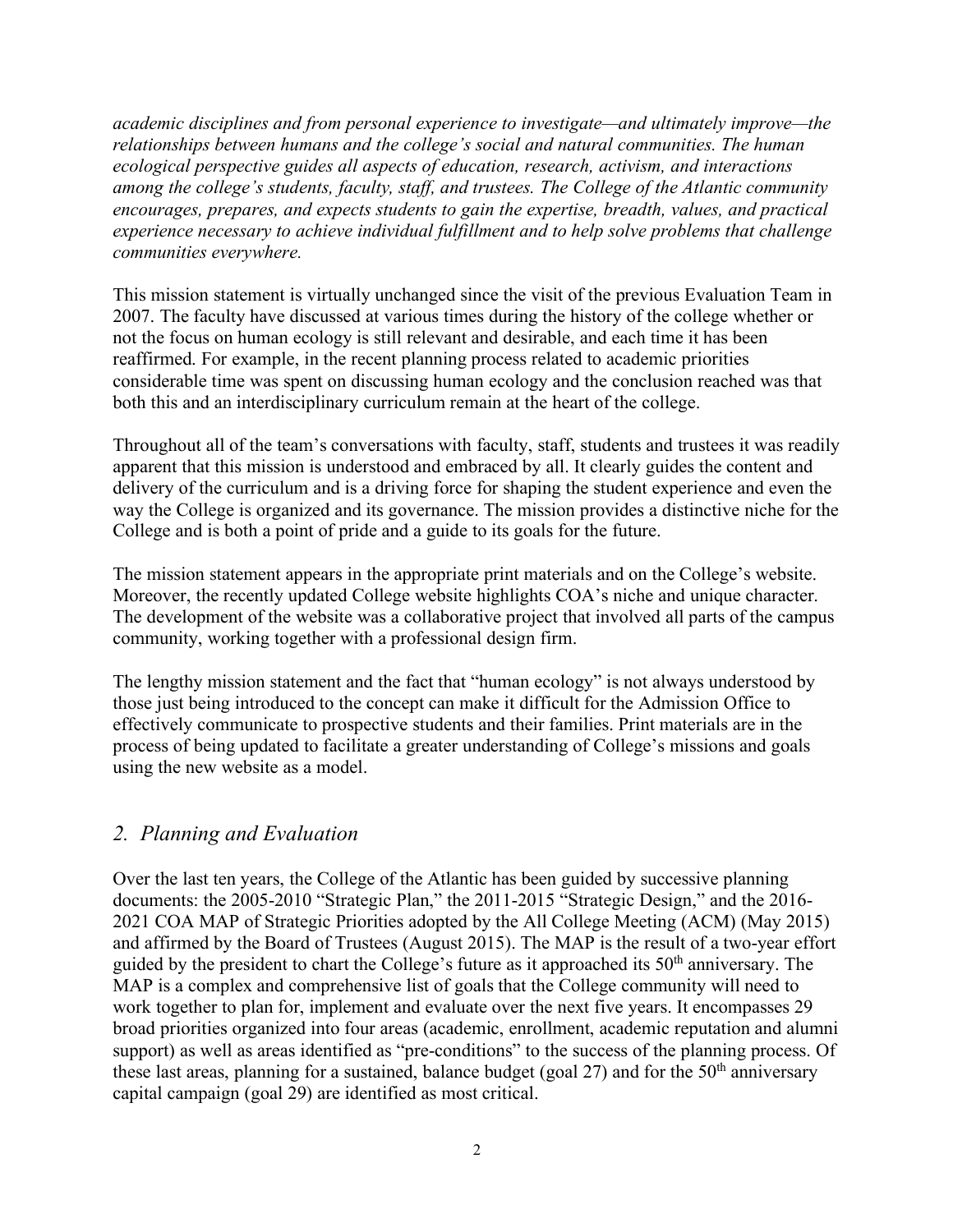By its own admission, the MAP is less of a strategic plan and more of an amalgam of planning, identifying benchmark goals and guiding assumptions. For this reason, while the present plan has emerged from the active and deliberative engagement of trustees, faculty, staff and students in the planning process, the MAP initiatives are not clearly prioritized and some appear to not have a data-driven measurable plan of evaluation. As such, it is not a true strategic plan. Yet, the MAP plan represents real progress on the steps that the institution has taken to develop a comprehensive institutional plan as requested following the 2007 comprehensive evaluation and the 2012 fifth-year interim report. It has been communicated to the campus community with all campus constituencies having the ability to provide feedback on the MAP and the subsequent progress reports. Staff and faculty were positive in their response to the MAP and hoped that it would assist the College to streamline decision-making processes in the future.

Currently, the Registrar also serves a dual-role as the Director of Institutional Research. While this office provides data for the MAP in the area of student records including admission, retention and graduation rates, this office does not provide benchmarking data in other areas such as faculty salaries, student services, etc. The College is commended for creating a part-time institutional research position, however the resources of this office will be stretched given the need to systematically collect and use data to prioritize planning goals in light of the College's limited resources.

**Planning**: Meeting with senior administration confirmed a realistic approach to planning. In the past, planning was less effective due to trying to address too many strategic goals at once. This approach overextended faculty and staff who already have demanding jobs. For this reason, the College has asked each planning area to focus on only two or three planning priorities each year. In addition, the College hopes to gain more efficiencies by syncing the planning process with the NEASC self-study. Faculty and staff are creating one planning process that will guide future institutional direction and reporting. Finally, while planning has not yet been well integrated with budgeting, senior leaders charged with areas of the plan are working closely with the Administrative Dean to determine the budgetary impact of each goal. The president's cabinet oversees the planning function in collaboration with the Board of Trustees and other College committees. In this way, the existing governance structure is used to monitor the plan.

As a pre-condition to all planning, the College has set a student enrollment target of 350 FTE with a 10:1 faculty ratio. This goal will make it possible to model budget, fundraising, staffing, student housing and food services, energy and transportation needs, facilities, and capital campaign assumptions as part of implementing MAP priorities. Following the decision to seek an enrollment of 350 students, the College has chosen to focus its planning efforts on those priorities that require immediate attention: the academic program, enrollment and retention, financial stability and development goals, facilities and student services. Each of these areas has been tasked with setting its own MAP priorities and reporting progress each year to the president as well as all other campus constituencies. The visiting team reviewed the 2016 and 2017 progress reports.

The MAP plan and the one-year progress reports could benefit from more formal and detailed analysis of external data as part of the evaluation process. For example, an analysis/projection of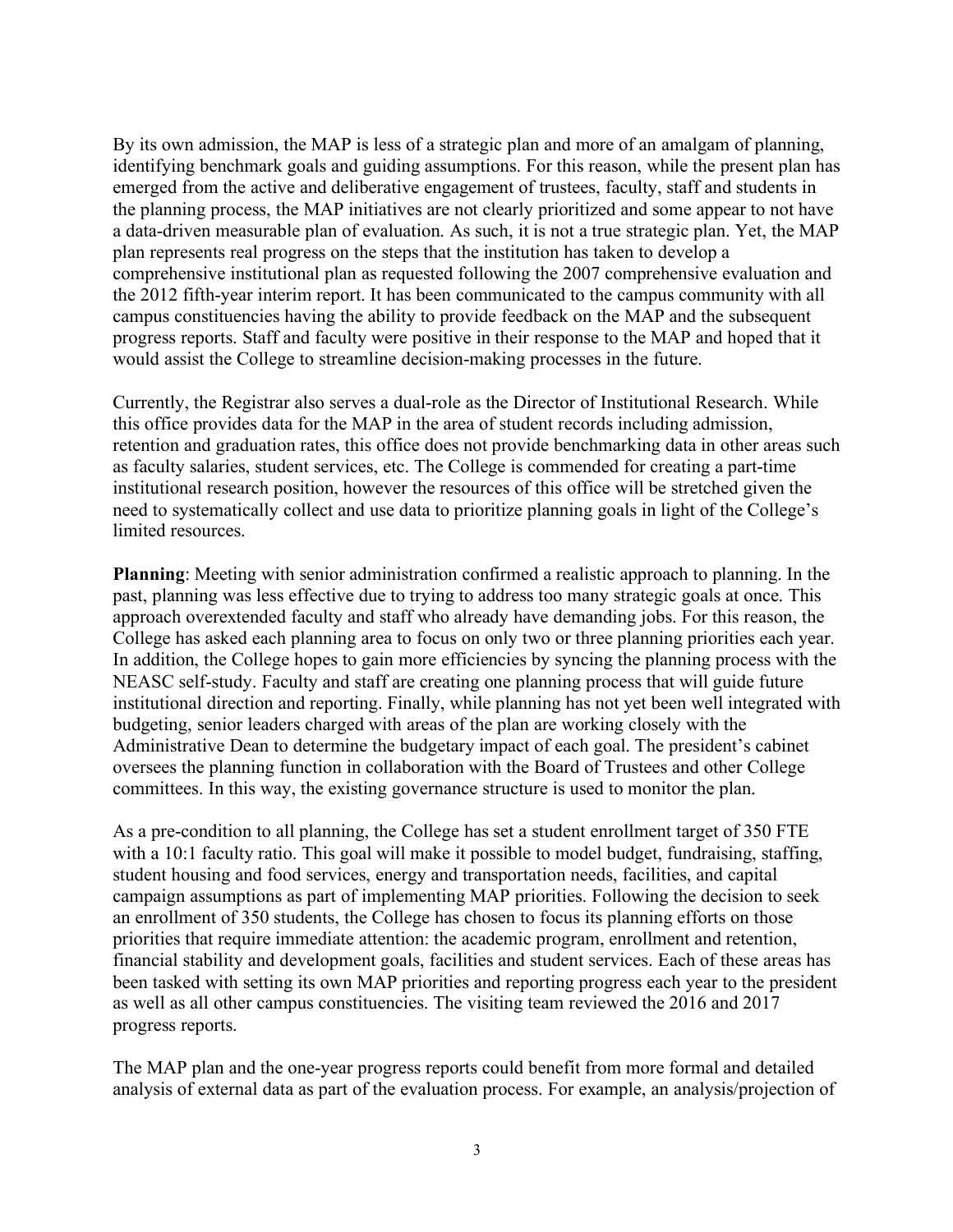the local, regional or national labor market or data about declining high school graduation rates in the Northeast is not documented as part of the plan. Such a scan of external data is key to strategic planning as it involves an analysis of internal strengths and weaknesses in light of external opportunities and challenges, and the College would do well to more formally evaluate, analyze and document external data and trends to inform institutional priorities.

The Administrative Dean and his staff are to be commended for managing the financial challenges faced by the College, but development of a realistic contingency plan is needed so that COA is able to respond to unforeseen financial and other exigencies.

**Evaluation**: The 2016 and 2017 MAP progress reports use a visual chart to represent progress from planning to implementation for each of the 29 goals. In some cases, the visual progress chart is supported by COA five-year data as well as comparative data from other schools. In other cases, comparable data is not specified and/or no progress on the goal has been made to date.

At the heart of the College's focus on evaluation is the quality, integrity and effectiveness of the academic program. The first fifteen goals of the MAP plan are focused on the learning environment and some of these (not all) have identified quantitative and qualitative metrics as well as a timeline for implementation during the next five years. The MAP Academic Priorities Group was convened in fall 2015 with the charge to review curricular needs and goals and future faculty needs. Reports and meeting minutes demonstrate that faculty have identified several key findings: maintain and strengthen the COA historical curriculum based on human ecology and put in place strategies to strengthen future faculty appointments, including recommendations on faculty salaries, diversity, retirement, and other areas. Survey data from students, alumni and other partners are used as well in some instances.

The faculty have prioritized two immediate needs in order to implement other goals for the academic program: improving student writing and increasing faculty salaries. The Writing for the Future Working Group has made substantial progress toward recommendations to equip faculty with pedagogical strategies to strengthen student writing in targeted courses. The group also will recommend new methods to assess student writing as a way to measure the success of this initiative. To address the issue of faculty salaries, more benchmark data must be collected in order to fully evaluate the College's progress and determine next steps. The Academic Dean plans to study this issue during his sabbatical in spring 2018.

Beyond the academic program, other MAP goals being evaluated through the use of metrics include admission, diversity, retention, academic reputation (marketing), alumni engagement, future academic space needs, development of a budget model that balances the budget and manages cash flow, and a 50<sup>th</sup> anniversary capital campaign. The visiting team was impressed with the College's use of supporting data to assess progress in these areas, and COA is encouraged to identify and collect supporting data for all goals of the MAP plan and to clearly identify the metrics that will be used to determine if and when the goal has been achieved.

The College uses evaluation results to inform future planning, resource allocation, and changes to programs and services in some areas. For example, survey data and research results have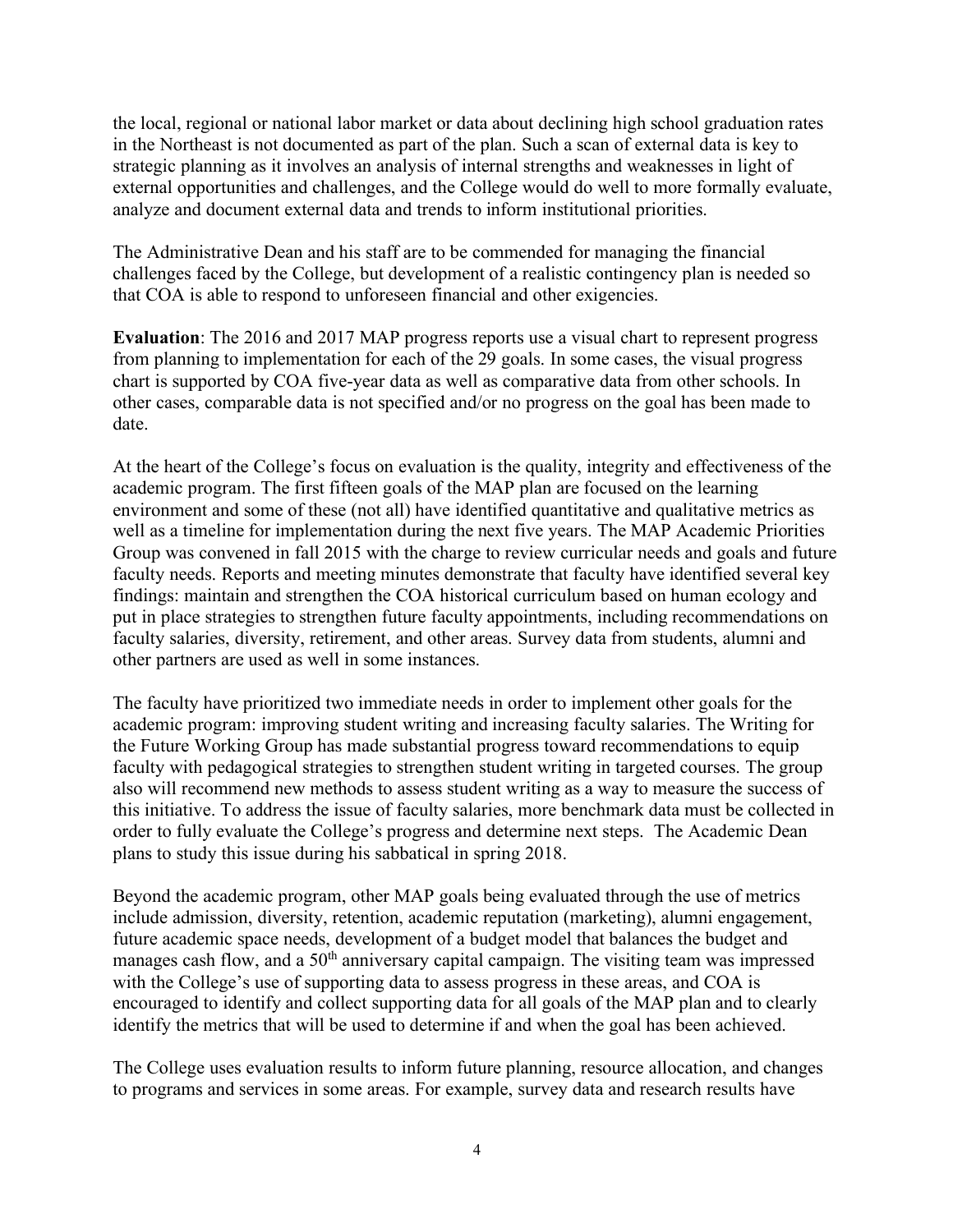resulted in changes to retention and recruitment activities, student health and wellness services, alumni engagement, student housing, and academic program space. As the College works to make planning and evaluation more routine and comprehensive across all departments, it will be in a stronger position to advance its unique mission and educational purpose.

### *3. Organization and Governance*

The operating model for governance at COA is based on a strong commitment to collaborative decision-making processes and broad participatory involvement by all campus constituencies, including students. As stated on the website, "participatory rather than representative, democracy is currently both the philosophic ideal and the practical political model for COA." The result is that governance is exercised inclusively and with transparency, and supports COA's educational mission. Governance is organized so that all members of the College community have the opportunity to contribute feedback and recommendations prior to the adoption of new policies, hires, and initiatives or changes to existing policies.

COA is governed by three interconnected entities: a) the Board of Trustees, b) the president and senior management team, and c) the All College Meeting (ACM), including its standing committees. While the by-laws of the Board of Trustees make clear that the Board has final authority for the College's overall governance and the president has executive authority to manage the affairs of the institution, the ACM has the independence and authority to discuss and take action on any issue. Actions taken by the ACM become campus policy unless modified, suspended or vetoed by the president or Board of Trustees. The governance model at COA was adopted when the College was founded not only as a participatory management tool, but also to model the educational approach of the College that encourages students to be agents of their own learning. While this model makes decision-making less efficient and leads to some confusion about decision-making authority on some issues, faculty, staff and students are unanimous in their support for this form of governance as essential to COA's mission and purpose.

**Governing Board**: The Board of Trustees is strongly committed to, and has a very clear understanding of, COA's unique mission. A review of by-laws (revised July 2017) and meeting minutes confirms that the Board fulfills its charge to approve and review institutional policies and major new initiatives as well as to exercise fiduciary responsibility for the College. Each year, Board members sign a Conflict of Interest disclosure that confirms that the Board has sufficient independence to fulfill its responsibilities based on the best interests of the institution. The Board meets five times a year with four business meetings and one meeting to celebrate commencement. All recent meetings have had a quorum for the transaction of business.

The Board fulfills its governing responsibility through standing committees (executive, finance, audit, investment, academic policy, building and grounds, development, presidential review, trustees and student experience) and committees appointed for specific purposes (enrollment and building project). To facilitate open communication and dialogue, Board meetings are open to all faculty, staff and students and some faculty and staff serve on Board committees. The president and the moderator of the ACM give reports at each business meeting.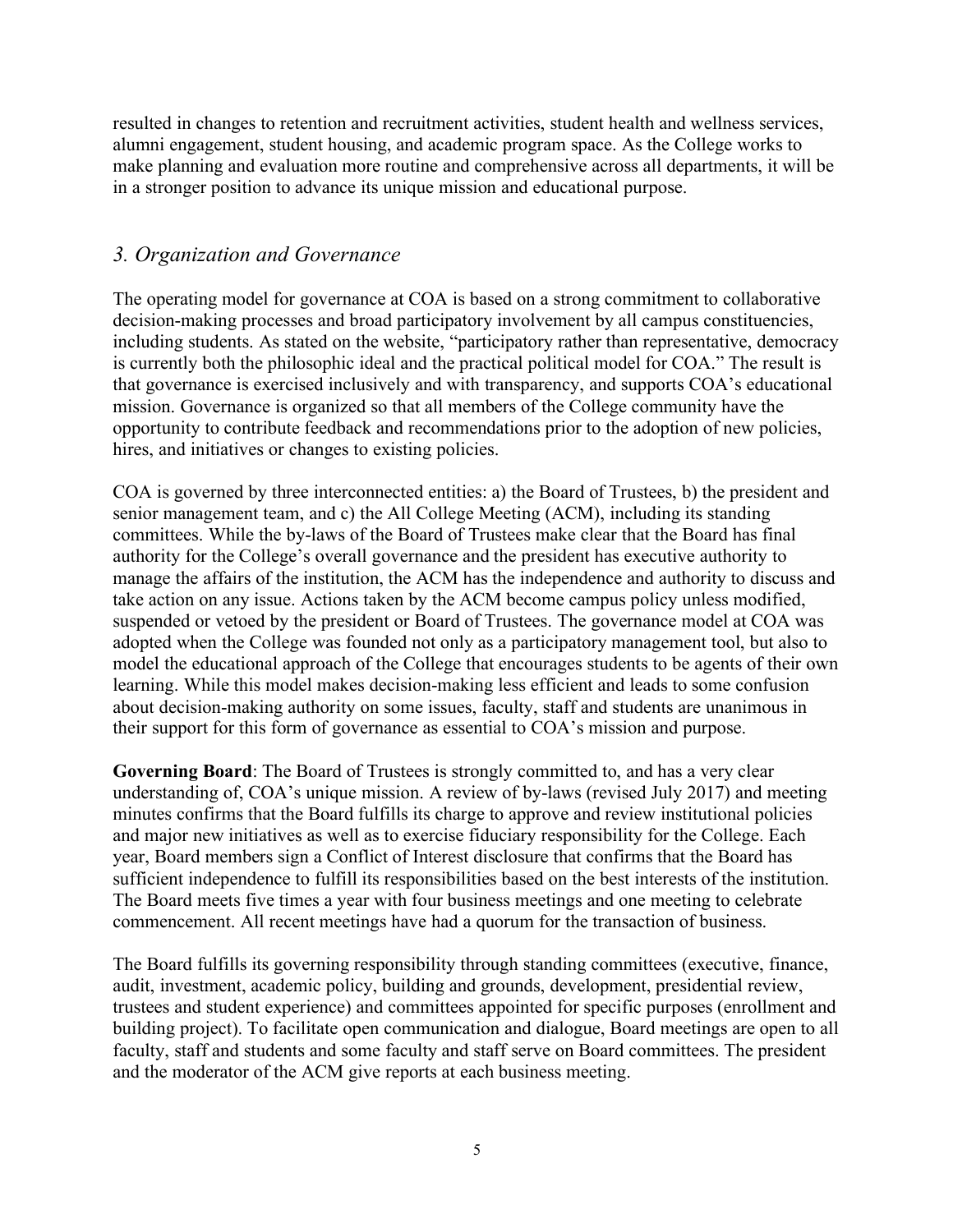The Board appoints a nominating committee to actively recruit, vet and nominate new Board members. The committee ensures that new members are oriented to the work of the Board and bring needed skills and experiences as well as gender, racial and ethnic diversity. While the Board has had success improving its gender diversity in recent years, it continues to struggle with racial and ethnic diversity. The Trustee Committee regularly oversee self-evaluations of the Board which ensures its own effectiveness. The Presidential Review Committee reviews the performance of the president annually.

The Board strongly affirmed its confidence in the leadership of the president and of the senior management team. While the Board was highly involved in operational matters during the years of presidential transition and serious financial challenges, as a body they have grown in their understanding of their appropriate oversight role and give the president and the senior team proper autonomy to manage the operation of the institution.

**Internal Governance**: The president has assembled a senior management team who are sufficient in number and qualifications to advance the institution's mission and purpose. The team includes the Academic Dean and Associate Deans, four administrative Deans (administrative, institutional advancement, admission and student life), the Director of Communication and the Executive Assistant to the President. The team meets weekly to oversee the operational and strategic functions of the College. Evidence from the self-study and oncampus interviews indicates that they work well as a team and work effectively and collaboratively with the president. One structural issue that remains a challenge to the institution is the role of the Administrative Dean, who must balance managing both financial resources and human resources. On-campus interviews with staff and members of the Personnel Committee indicate support for an independent human resources office.

The Academic Dean is directly responsible to the president and oversees the quality of the academic program. He meets weekly with three associate deans to review the academic program including registration, the assurance of student learning, the graduate program, and allocation of resources to support faculty teaching and scholarship. The faculty have primary responsibility for the curriculum, which is exercised formally through the Academic Affairs Committee (AAC) where new courses, faculty positions, and academic policies are reviewed. This responsibility of the faculty also happens informally through the numerous meetings and conversations that occur among and between the small faculty cohort. Other responsibilities of the faculty are clearly laid out in the Faculty Manual.

The ACM ensures the appropriate consideration of student, staff and faculty perspectives on issues related to internal governance. The mission of the ACM is to foster policy review, consultation, community building, education and dialogue. Through its standing committees, the ACM engages the entire campus in some aspect of governance: internal data indicates that 90- 100% of faculty and nearly 50% of students and staff have participated in some aspect of governance. The College has made progress in archiving all committee minutes as a record of governance activity at the institution. The most recent periodic review of the governance model occurred in 2006.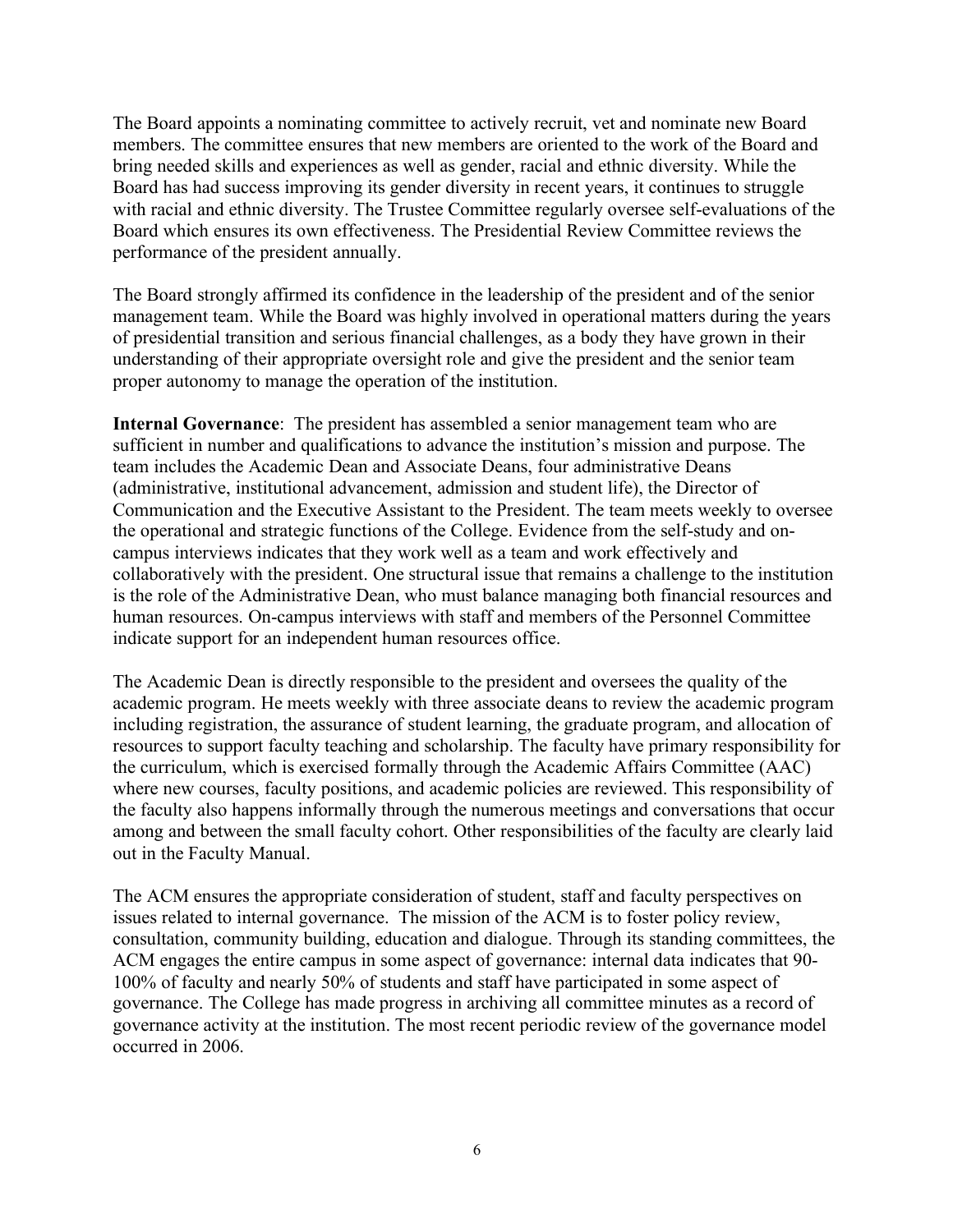### *4. The Academic Program*

**Introduction:** The College's academic programs are consistent with and serve to fulfill its mission and purposes.The College's sole program of study – Human Ecology – aligns with its mission: to enrich the liberal arts tradition through its distinctive educational philosophy focusing on the relationship among humans and their environments. Such a perspective integrates knowledge from all academic disciplines and personal experience to investigate and improve relationships between human beings and social/natural communities. This perspective permeates the campus, informing the academic program, activism and interactions among the College's students, faculty, staff, and trustees.

The learning outcomes for the academic program cover these broad areas:

- 1. Creativity: In all endeavors, the ability to imagine and construct novel approaches or perspectives, to be innovative and to invent. This includes the ability to use many different approaches in solving a problem, and to change direction and modify approach, the originality to produce unique and unusual responses, and the ability to expand and embellish one's ideas and projects. This also includes taking intellectual and creative risks and practicing divergent thinking.
- 2. Critical Thinking: The ability to not only interpret and evaluate information from multiple sources but also to induce, deduce, judge, define, order, and prioritize in the interest of individual and collective action. This includes the ability to recognize one's self-knowledge and its limits, challenge preconceptions, and work with imperfect information.
- 3. Community engagement: A deep understanding of oneself and respect for the complex identities of others, their histories, their cultures, and the ability to lead and collaborate with diverse individuals, organizations, and communities. This includes the ability to work effectively within diverse cultural and political settings.
- 4. Communication: The ability to listen actively and express oneself effectively in spoken, written, and nonverbal domains.
- 5. Integrative thinking: The ability to confront complex situations and respond to them as systemic wholes with interconnected and interdependent parts.
- 6. Interdisciplinarity: The ability to think, research, and communicate within and across disciplines while recognizing the strengths and limitations of each disciplinary approach.

While there is only one program, each student creates a unique, self-designed pathway within a broad, coherent structure to complete it.

These learning outcomes for the program and the required course of study are communicated in the Course Catalog 2016-2017. The program is designed to be completed within 4 years.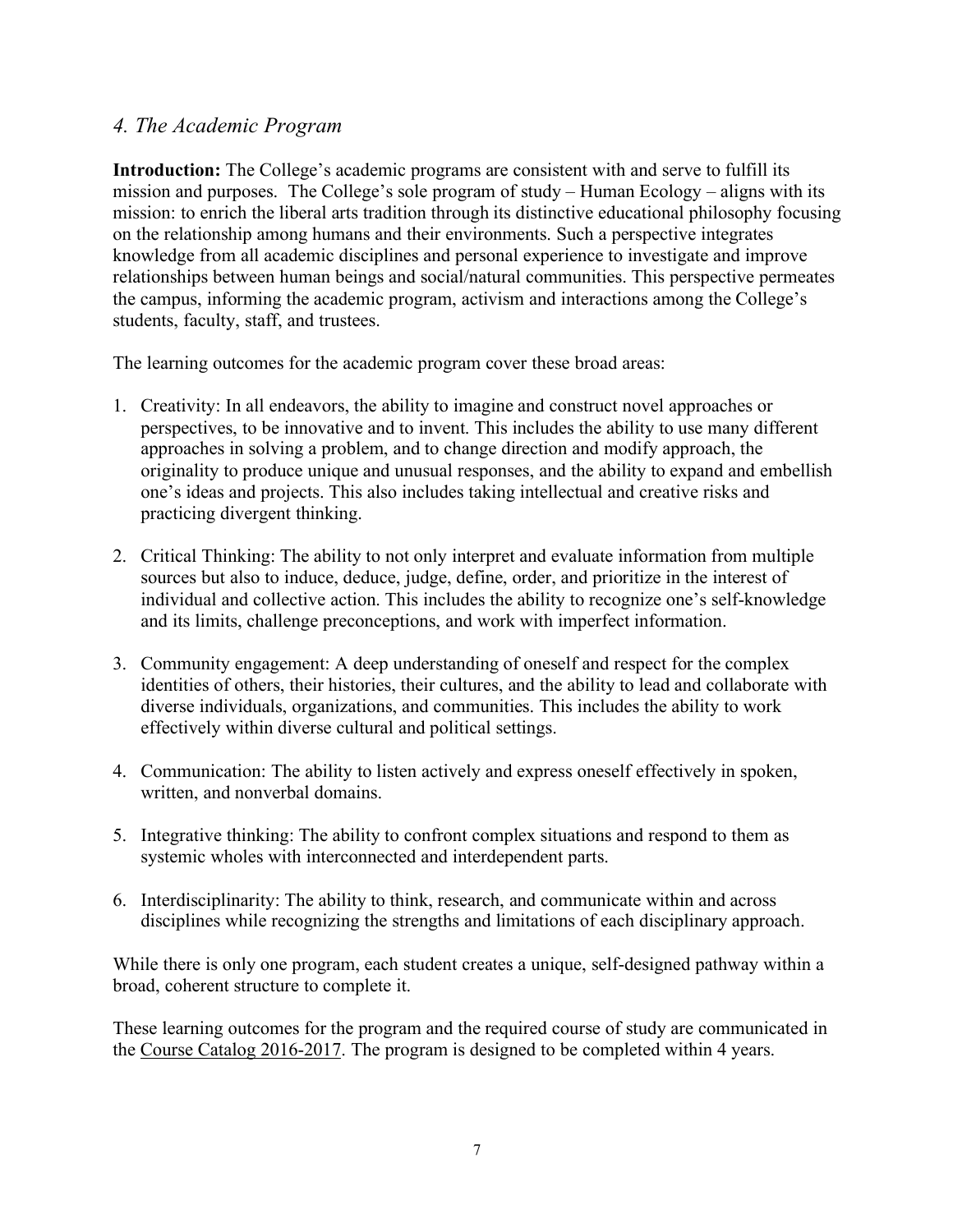The College has identified the type of student best suited to this academic program and to the way in which it is delivered and that profile is articulated in the description of the College's academic program: students should be passionate about and dedicated to learning; bring both heart and mind to the tasks of learning and living; live in the questions and increase tolerance of uncertainty; playful, open and creative; and act responsibly and with compassion (Catalog p 2).

**Assuring Academic Quality:** Planning and evaluation of the academic program falls under the authority of the faculty through the Academic Affairs Committee (AAC), and with oversight by the Academic Policy Committee (APC) of the Trustees. Regularly scheduled meetings dedicated to the review of the academic program are a routine part of the role of these groups. The administrators in the academic affairs division, namely the Dean and Associate Deans, are responsible for implementing and providing oversight of the program and its quality.

Observations about student performance are routinely discussed by faculty in venues such as casual conversations and resource area meetings. These observations are used to inform potential changes to courses or other curricular-related matters.

The strategic planning process incorporated the information received via formal committee actions and input from the observations and resultant conversations by faculty members. The result is the MAP (discussed in more detail in Standard 2), which includes goals focused on improving the quality of the academic program, specifically by enhancing students' writing and multi-modal communication skills and assessing the graduate program. Learning outcomes have been established for courses and a rubric for evaluating student writing portfolios has been approved. A faculty team reviews those portfolios and provides feedback to students. The College is currently conducting a pilot assessment of three of the Writing Seminar courses as the next step in assessing writing at the College.

Faculty list learning outcomes on syllabi. Recently, the College conducted a review to see how well-integrated these outcomes are in courses. Faculty were asked to report, for each of their courses, if learning outcomes for the program were (1) intentionally built in, (2) not intentionally built in but a likely outcome, or (3) not an objective. The survey also gathered data on the various pedagogical approaches built into the requirements for things such as independent work, group work, community engagement, writing, etc. Analysis of the faculty-reported data indicated variability in how intentionally learning outcomes are built into courses. The strategic planning process and the MAP seek to address this by identifying specific areas for improvement along with a plan of action to address them. The next step of this assessment project will have faculty provide additional detail on how they are fostering learning outcomes in specific courses.

With the obvious exception of foreign languages, all courses are conducted in English and students who successfully complete the coursework demonstrate appropriate collegiate-level skills in English.

The faculty regularly discuss rigor and learning expectations at faculty retreats. One metric for assuring rigor across the curriculum is to identify the minimum coursework load for all courses. Faculty have established the appropriate amount of contact hours and out of class work required for each course to meet credit hour standards. They have also established criteria for the amount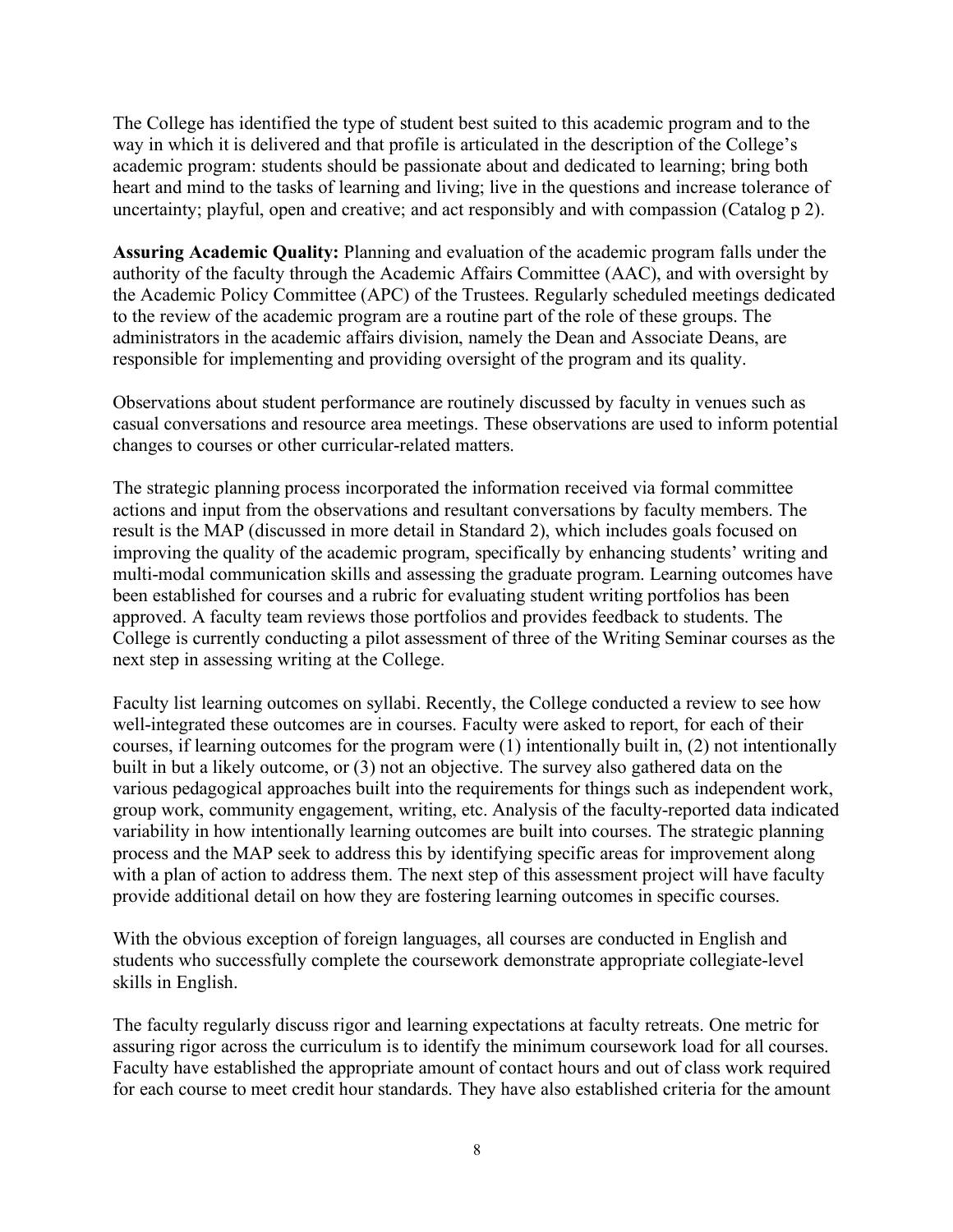of time required for independent work and non-credit work, and have appropriately adjusted the expectations and the contact hours so that there is equity across the different types of learning experiences that is appropriate to the content and the pedagogy.

The integrated nature of the curriculum and the collaborative ethos of the campus supports faculty interaction in the classroom and allows them to normalize expectations and rigor in courses. For example, the recent change to the delivery of the Human Ecology core course requires co- and guest teaching by faculty. Faculty also routinely co-teach other courses in the curriculum, providing them with ongoing opportunities to observe one another's pedagogical techniques and to reinforce general expectations.

Maintaining rigor in non-traditional coursework occurs via the approval process for granting credit. This includes review by the Academic Affairs Committee (for group studies), the Academic Advisor Project Director (for independent studies) or the Review and Appeals Committee (for residency and senior projects). Student documentation of their academically engaged hours are reviewed by the supervising official. The College has recently created a new faculty position to review all of the documentation for non-traditional classes to be sure they comply with College policy.

**Undergraduate Degree Programs / General Education and Major:** COA's BA degree requires 36 credits (courses are 3.33 semester hours each = 119.88 total semester hours) as well as non-credit requirements of a writing portfolio, a human ecology essay and 40 hours of community service. The faculty in the resource areas, the Academic Deans and Registrar, and the Academic Affairs Committee have a procedure in place to ensure that courses are offered each term at the intro and upper levels to allow students to progress through the program in a timely manner for degree completion in four years. The oversight for the content and quality of the curriculum is held with the Academic Policy Committee (APC) and the Academic Affairs Committee (AAC) populated by academic affairs personnel and faculty from across the three resource areas of the curriculum (Arts and Design, Environmental Sciences and Human Studies). In addition, other bodies provide support and evaluation of the curriculum and report to the AAC: the Faculty Committee, the Environmental Science, Human Studies, and Arts and Design Faculty Resource Areas, the group of five Academic Deans, and the Academic Policy Committee of the Board of Trustees.

The College's approach to the design of the single program of study, as well as the means to deliver it, is in full congruence with the College's mission. Embedded within the requirements for the academic program are ten courses of general education requirements. These are the Human Ecology Core Course; six courses, two from each of three resource areas: arts and humanities (2 courses in Arts and Design), sciences/mathematics (2 courses in Environmental Sciences), social sciences (2 courses in Human Studies); a Writing course; a Quantitative Reasoning course; and a History course.

Student writing skills are regularly evaluated by applying the faculty-designed and approved rubric to the work in student portfolios. According to the self-study, the most recent assessment revealed that student writing had improved, but that faculty would like a higher quality of writing as well as student incorporation of a greater variety of mediums and resources. As a result, one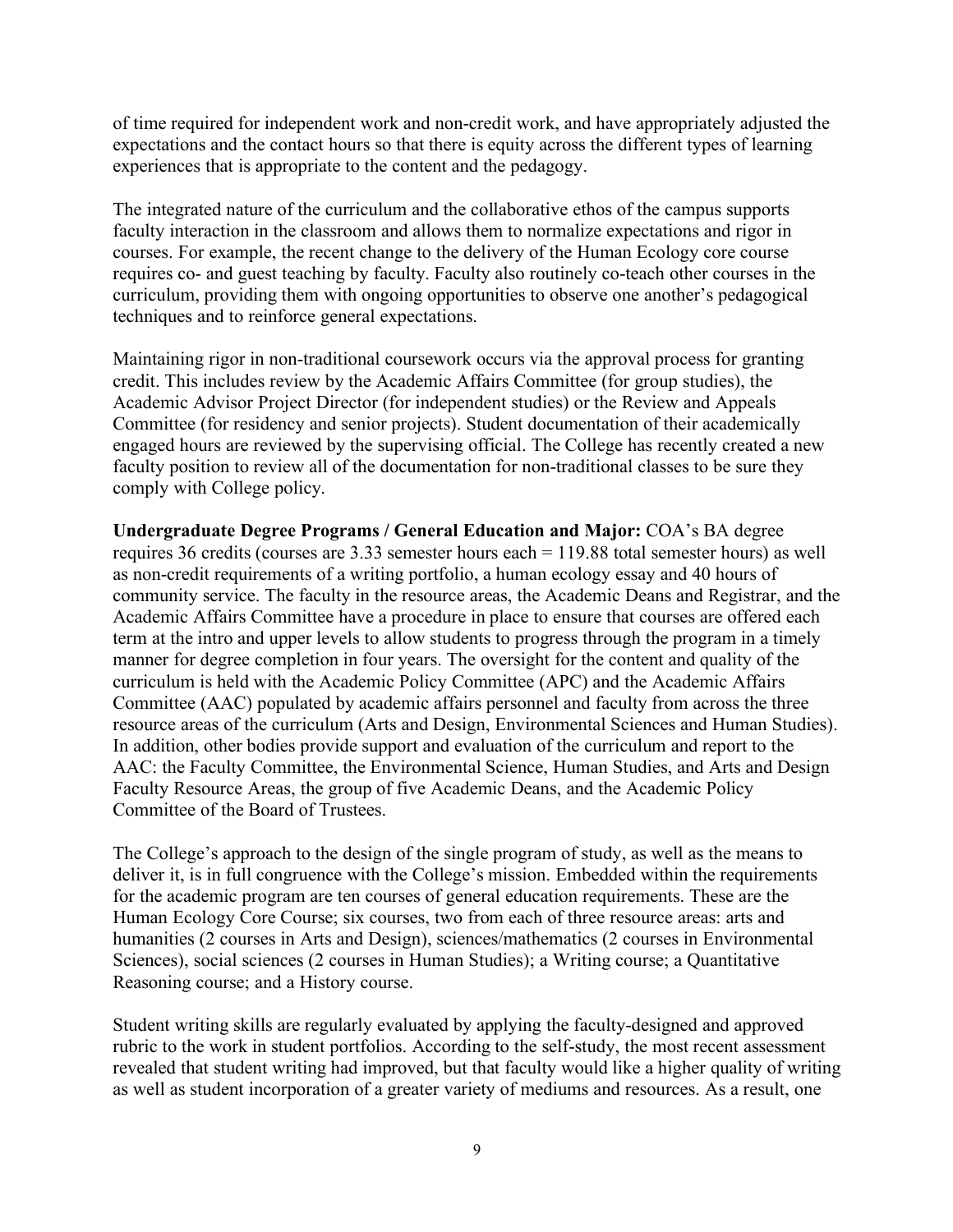of the goals articulated in MAP is to improve student communication skills and the College has established a plan for doing so. As noted above, the College is currently conducting an assessment of the writing program.

In addition to the general education requirements that provide breadth, students demonstrate depth via their self-designed pathways to meet the programmatic requirements. The Human Ecology program is designed to develop knowledge and skills both in the for-credit coursework and the experiential and reflective learning requirements. The College has developed an inclusive process to assess the program through a variety of means and at different points in the student's progression through the major. Curricular planning subgroups in the different resource and core areas have been formed to address specific issues. The self-study indicates that results of these studies are shared with the faculty and changes are made to content and/or pedagogy as appropriate. However, evidence of these specific assessment projects and examples of results were not included with the self-study materials.

COA conducts indirect assessment of quantitative reasoning skills in that students report via NSSE that they have a lower rate of engagement with this type of coursework. As a result, faculty have plans to incorporate more quantitative work where appropriate. In addition, this gap in the curriculum informed the College's decision to hire a computer scientist who will be able to offer additional quantitative courses. It is commendable that the College is responding to the results of NSSE by adding more content, but the NSSE data itself is not an assessment of student learning in the specific courses where quantitative skills are taught and student achievement of quantitative analysis skills also needs to be adequately assessed.

All students complete a senior project that demonstrates an advanced level of understanding in the specific area of study they choose for their self-designed program. The College has a formal structure with multiple levels of review to support the students and ensure rigor. This begins at the input stage of the process when students provide a written proposal of their project, which is reviewed by a committee. Once approved, students complete the project with both a faculty and student mentor. A narrative assessment of each student's work on the project is completed by the directors and the student also completes a self-evaluation. The College acknowledges that the quality of these projects can vary and has identified as a goal improving the overall consistency across the projects; development of a plan to accomplish this goal will be important.

The design of the academic program clearly supports and is dependent upon close studentfaculty interaction and consultation. In addition to the grades students earn in courses, faculty complete narrative assessments of student work. Students are also expected to complete a narrative reflection for both the courses and the experiential aspects of their program. While approximately 50% of students do so for their courses, all must complete these reflections for their senior projects, internships, group studies and independent studies.

Narrative evaluations provide an opportunity for faculty to communicate to both the student and other interested parties (e.g., graduate school admissions committees, parents, prospective employers) important information about a student's learning in terms of understanding, skills, knowledge, and dispositions pertinent to the course subject matter. While there is no systematic or structured expectation that faculty review the narrative evaluations of their advisees, campus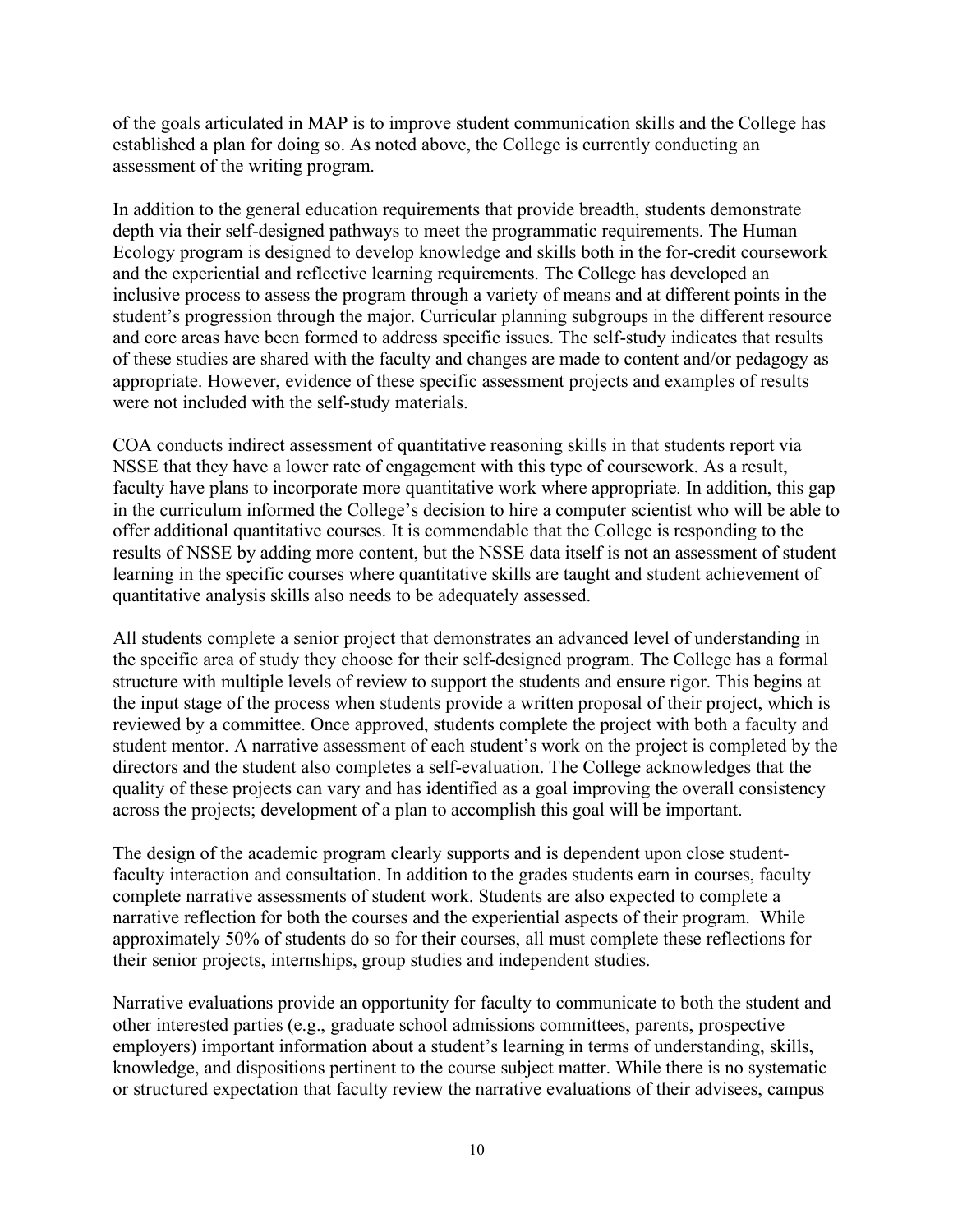practice is that faculty do consult the narrative evaluations when asked to supervise an independent study as a way of evaluating if the student is adequately prepared.

The College also has an educational studies pathway that students can follow to meet the standards for certification by the Maine State Board of Education: Elementary Education (K-8); and Secondary Education (7-12 in English Language Arts, Life Science and Social Studies). The curriculum was recently reviewed by the State Board and approval to grant teacher certification was renewed through 2020.

**Graduate Degree Program:** The College offers a single graduate program: M.Phil. in Human Ecology. This graduate degree reflects the College's mission that emphasizes a multidisciplinary approach to learning. All students complete 18 courses: nine courses that provide the foundation for the degree and nine courses of advanced, independent work, culminating in a work of original scholarship. Students work closely with their advisors and thesis committee to design and complete the program.

There are no dedicated graduate courses; rather students take undergraduate courses and negotiate with each faculty member to determine the additional academic work they will complete to warrant graduate-level credit. Some faculty identified as a concern, however, the lack of clarity to determine the level of work required to merit graduate credit.

Information about the graduate program is on the College's web page, clearly describing COA's independent and multi-disciplinary educational approach. The College does not actively recruit students to the program. Rather, to be eligible for consideration, students must have a proposed topic and a commitment from a faculty member who has agreed to work with them before they submit their application.

The MAP commits to continuing the graduate program in its current format and structure, recognizing that there are students for whom this type of program is most appropriate. Faculty interested in participating are encouraged to do so; thesis advising is not included in their workload.

**Integrity in the Award of Academic Credit:** The College accepts coursework in transfer toward the degree from other accredited institutions if it meets the following criteria: course content and credit hours align with that offered at the College of the Atlantic and a grade of C or better is earned. Current students must seek pre-approval before taking any coursework at another institution. Transfer students must complete half of their program at the College, and there are limitations on using transfer coursework to meet resource area requirements.

The College is fully transparent and has clear explanations for students in the Catalog regarding the definition of satisfactory progress toward the degree and the status change that will automatically occur if students fail to make satisfactory progress.

The College has a policy regarding expectations of academic integrity and a statement that is included on each syllabus, on the web page and in the printed Catalog. In keeping with the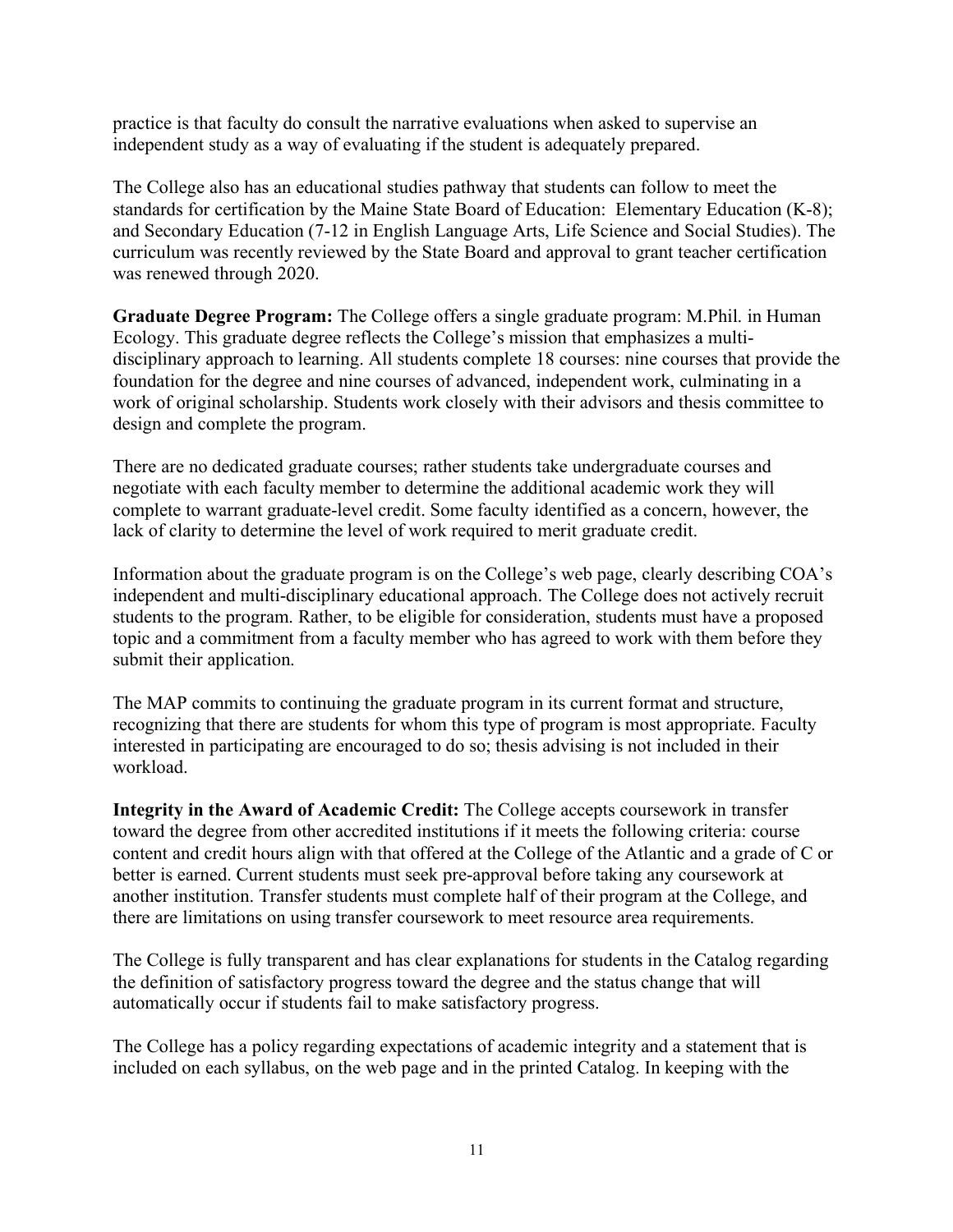campus expectation that students will take responsibility for their education, students are expected to seek guidance if they have questions about complex issues of ethical scholarship.

Criteria for assigning grades is clearly articulated in the Catalog and includes an explanation for Credit/No Credit and A-F letter grades.

**Compliance with the Credit-Hour Criteria:** As noted above, the BA degree requires 36 credits (each are 3.33 semester hours = 119.88 total semester hours) and additional non-credit requirements including a writing portfolio, a human ecology essay and 40 hours of community service. The College offers a substantial number of courses that fit within each of the categories required for degree completion. Students take three classes per 10-week term and attend three terms per year.

The faculty recently conducted a review of the content of courses offered and evaluated the amount of work required for each. As a result, they codified and normalized the workload and amount of work required outside of class for each hour in class and established the expectation that all courses for academic credit require a total of 150 hours of academic work, a combination of seat and out of seat time. Full semester internships that earn academic credit require 450 hours and non-credit internships require 320.

The following guidance is provided to ensure that the various pedagogical approaches meet the standards for courses to earn one course credit (3.33 semester hours).

Lecture/Seminar Classes:

| In-class time     | 3 hours per week direct instruction X 10 weeks $=$ 30 hours |
|-------------------|-------------------------------------------------------------|
| Out-of-class time | 12 hours per week course focused study X 10 weeks=120 hours |
| <b>TOTAL</b>      | 150 hours of course-engaged time                            |

Lab and Studio Classes:

| In-class time:     | 6-7 hours per week direct instruction (3 lecture and 3-4 hours of |  |  |  |
|--------------------|-------------------------------------------------------------------|--|--|--|
|                    | lab or studio time) x 10 weeks = $60-70$ hours                    |  |  |  |
| Out-of-class time: | 10 hours per week x 10 weeks $= 100$ hours                        |  |  |  |
| TOTAL:             | 160-170 hours that students are engaged in academic activities    |  |  |  |

This criteria that all courses meet the minimum 150 hour criteria for 1 course (3.33 semester hours) was vetted through the College's governance system – first through the College's Academic Affairs Committee (AAC) and then the Academic Policy Committee (APC) of the Trustees – and approved as College policy.

There is a system in place to ensure faculty compliance. Faculty are required to include on the syllabus how the course meets the credit hour criteria, which the Academic Dean reviews at the end of each term. The Academic Dean, in conjunction with the AAC, then reviews the data on compliance at the end of each trimester.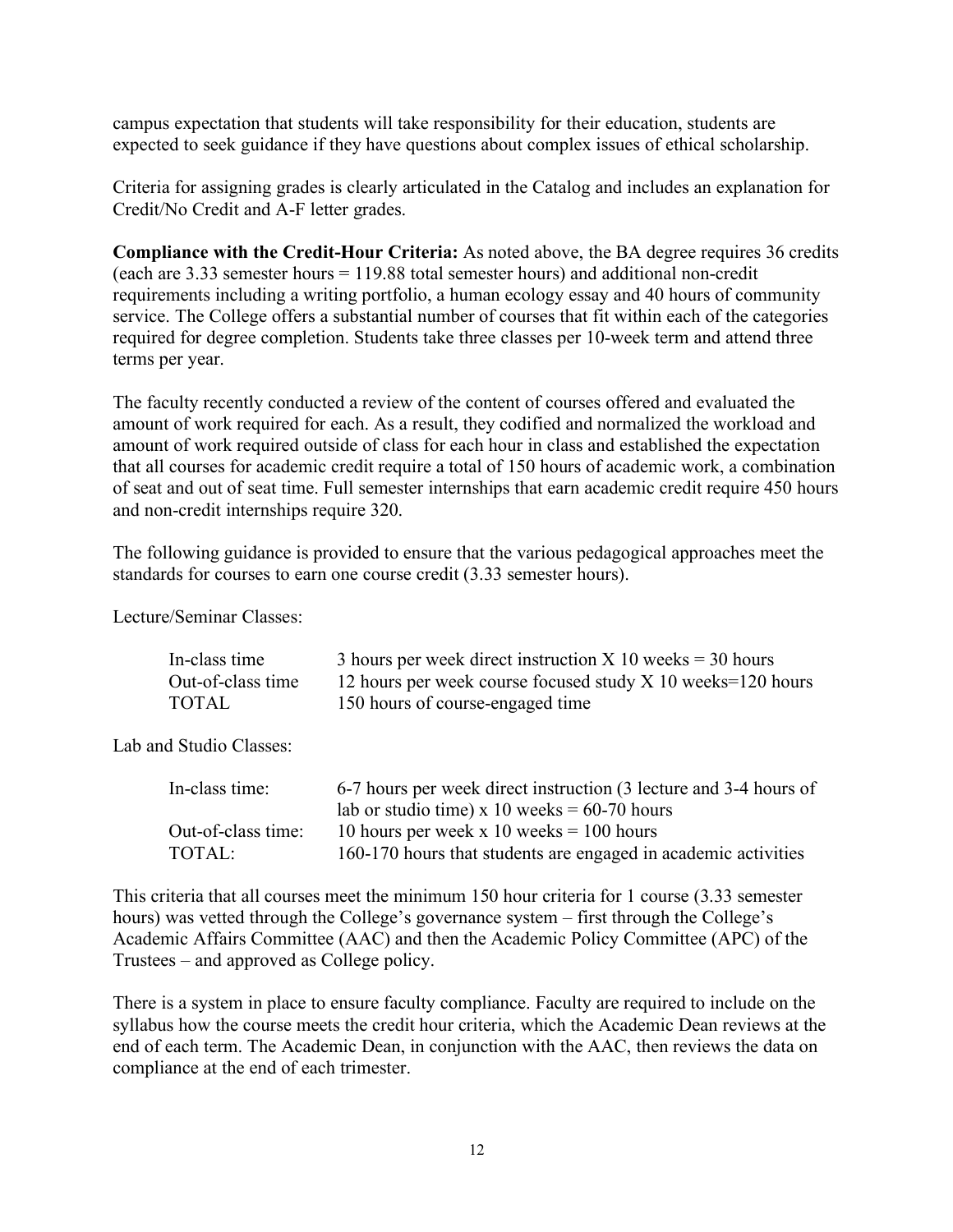The Academic Dean also conducted a study of students' perceptions of their academicallyengaged time, using a random, representative sample of seminar/lecture classes. The participants provided weekly time logs and participated in an open discussion about the amount of academically engaged time undertaken in the class. The student time logs and focus groups showed more engaged time than required in all cases reviewed. The reviewed courses averaged closer to 160 academically engaged hours as opposed to the 150 required. Factors that contributed to the difference included the underestimation of time needed by students to read material and the underestimation of time needed for group work outside of class.

Students proposing non-traditional courses such as independent studies, group studies, residencies, and senior projects must define how the academically engaged expectations will be met. The minimum amount of academically engaged time is based on credits being earned: one credit non-traditional courses (largely independent and group studies) require 150 hours, two credit offerings require 300 hours, and three credit offerings (largely senior projects, internships, and residencies) require 450 hours of academically engaged time. These proposals are reviewed by either the Academic Affairs Committee (group studies); an Academic Advisor Project Director (independent studies); or by the Review and Appeals Committee (residency and senior project) who confirm that there is a plan to meet the required hours. Student are then required to document academically engaged hours, which is reviewed by the faculty of record, the Internship Director, and/or senior project supervisor. Students found deficient do not receive credit for the work until they complete sufficient academically engaged time.

#### *5. Students*

**Admissions:** The objective of the Admission team is to recruit students who are compatible with the College's mission, show intellectual promise, and demonstrate a desire to view knowledge acquisition through the lenses of idealism, civic responsibility, and a commitment to the environment in which they live. During the 2015-2016 academic year, 328 full-time undergraduate students were enrolled at the institution. The total number of full-time undergraduates in the fall of 2017 is 312, representing a 4.8% decline from the previous year.

More than half of the student body is from outside of New England. International students from 46 countries comprise nearly 21% of COA's student body with the majority coming through the Davis United World College scholars program. The College has been attempting to increase the number of domestic students of color by developing relationships with high schools in New York and Connecticut, but the success of this initiative has been minimal. The female/male ratio is 70/30. In recent years, the College has seen a steady increase of female students. The median high school GPA of applicants is 3.5. For Fall 2017, 485 prospective students completed applications with 314 accepted (64.7% acceptance rate) and 79 (25% yield) enrolled. Twenty transfer students were also admitted for Fall 2017. Over the past four years, an average of 22 transfer students per year have matriculated.

Currently, 83% of students receive need-based aid, and the College meets more than 96% of total student need. The average debt load for undergraduates noted in Fall 2017 was \$26,723. The six-year graduation rate for all students is 71%, with a goal to be 75% or higher. The College's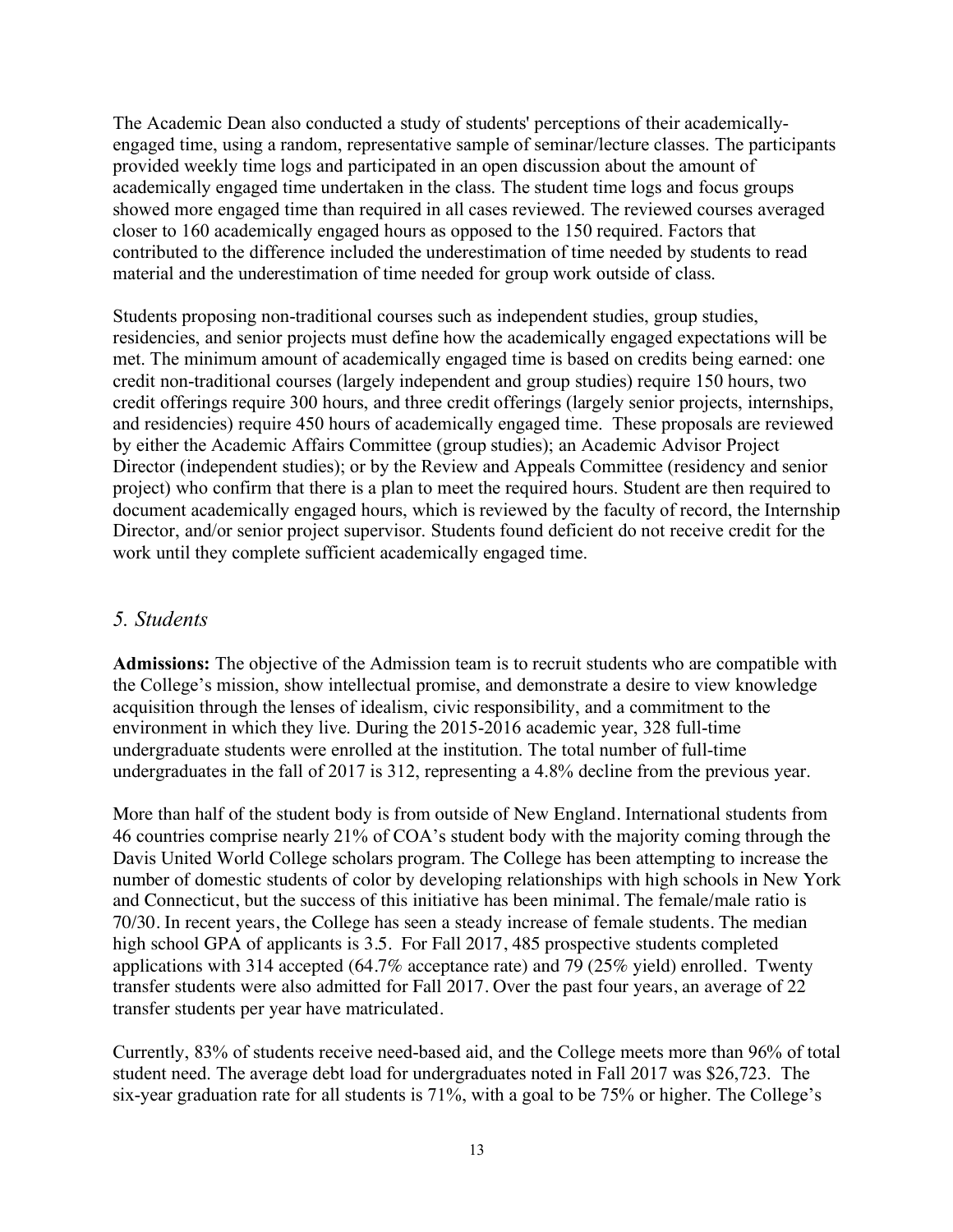current financial aid discount rate is 59% with a goal of decreasing this to 50%, which as acknowledged by senior administrators could be difficult in the short-term.

An enrollment team approach to both recruitment and retention began in the fall of 2013 under new leadership in the Admission Office. Travel for recruitment was reinstated. Applications are reviewed with an aim to recruit students who demonstrate potential for academic success and personal qualities that connect to the mission of the College. An admission committee, made up of current faculty, staff and students read applications and make admission decisions.

In an effort to grow the student population, the College accepted a greater number of students in the fall of 2013, but experienced high levels of attrition. In response, in 2016 a "thrivers study" was conducted to identify key influencers on retention. Members of the new retention team (an offshoot of the enrollment management team) conducted a small study using current students identified by faculty as "star" students to determine what patterns emerged. They found that characteristics such as empathy, passion, and compassion were prominent in these students. The retention team used these characteristics to inform the rubric used to assess each application and to launch both an enrollment and retention analysis. The retention team is also exploring the possibility of expanding the peer mentor program currently in place for first-year international students to the rest of the entering students, and an assessment on how the current mentors are affecting retention could provide important information before the effort is expanded. The retention team is also exploring the possibility of bringing students to campus three weeks prior to the start of the fall term to participate in a program focused on academic success. The main goal of the program would be to develop a relationship among members of the cohort and to identify students who may need extra attention.

Like many colleges, COA relies heavily on its website to recruit prospective students. An extensive redesign of the website was done in 2015 and a committee has been overseeing its content. The College also bought fifty thousand search names of juniors and seniors to directly market to, which has been described by the Admission staff as having a great return on investment. In addition to the website, direct-mail marketing, social media and earned media exposure are key components of the efforts to recruit prospective students.

**Student Services and Co-Curricular Experiences:** The College provides a broad array of student support services that includes residence life, dining services, health and wellness services, prevention education, student activities, outdoor activities, leadership programs, student conduct, international student services and student support and crisis response.

In the fall of 2008, six new units of green housing opened adding 155 beds to the residential occupancy. Approximately 44% of students live on campus, and are primarily first and second year students. In the meetings with students, the team received positive feedback about the sense of community among those students. The dining facilities are closed on the weekend, and students generally enjoy the weekend community dinners in the on-campus apartments.

Commuter students are by and large actively engaged with campus life, holding work study jobs, eating in the dining hall, etc. The students who commute usually live within a mile or so from campus. The "shoulder season" in the highly tourist-dependent Bar Harbor area creates a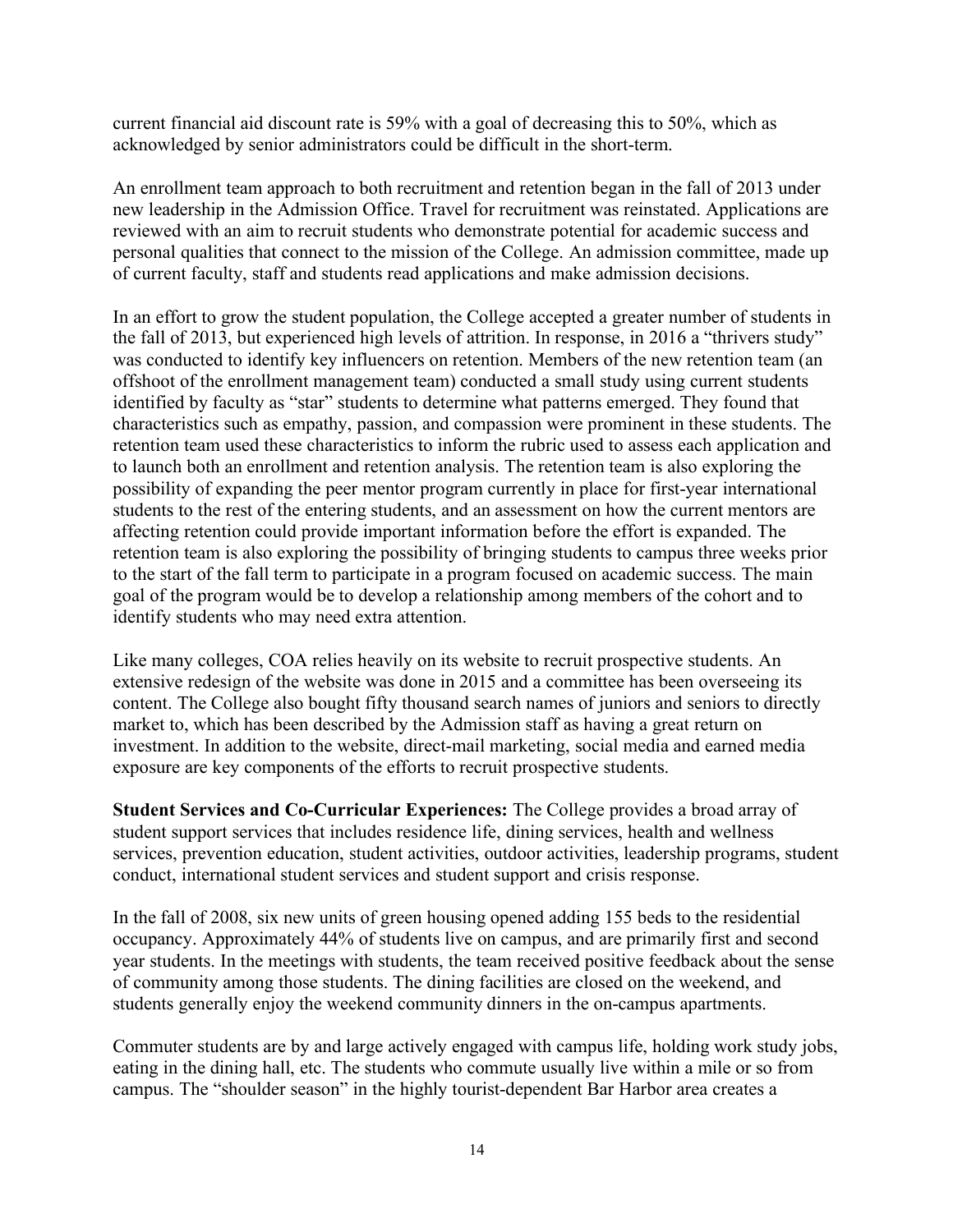challenge for some commuters. Since the tourist season extends into the fall, student occupancy in area rentals may begin as late as October 15. This seems to be an accepted part of the culture for the College's students. However, it is likely that the lack of sufficient on-campus housing may affect the decision process for students thinking about applying to the College. The College has developed a feasible plan to add 75-80 beds to its housing stock.

All new students participate in a four-day orientation program that has the goals of introducing students to available services, reviewing expectations, explaining the College's values and concept of human ecology, and building relationships with peers. In the fall of 2016, additional emphasis was placed on the role of the faculty advisor and the option students have to build an "advisor team" of faculty members to help navigate different issues. A thorough analysis of the advising structure is being planned for the 2018-2019 academic year. An issue that was identified is the concern students have about some of the more popular advisors being overextended and therefore unable to take on new advisees. In discussions, some faculty members also expressed their lack of enthusiasm for the current advising structure.

International students have an extra two-day orientation. Students also have the opportunity to participate in a six-day wilderness trip prior to orientation. The Outdoor Orientation Program for Students (OOPS) has been in place for many years and the vast majority of students participate. The new students are divided into small groups that venture out to their camp sites for the week. This program is aimed at relationship-building among the students, faculty, and staff participants and it introduces new students to the natural resources of Maine. Students spoke very highly of OOPS and said that the program enabled them to make new friends while easing their anxiety about fitting in socially.

The Dean of Students oversees all the student services offices, conducts exit interviews with students, serves as the Title IX Coordinator, FERPA Officer and, along with the Academic Dean, arranges accommodations for students with disabilities. A staff member has responsibility for working specifically with the international students, handling the paperwork necessitated by Federal law and connecting them with a host family in the area. Another staff position was recently added to the student life division, somewhat easing the workload.

Co-curricular programs for students are developed with intention, drawing from student surveys and the staff member understanding of the student culture. The Leadership Program is comprised of kayaking expeditions, wilderness trips, service as a resident assistant, and participation in governance. Participation in this program has grown from 8% to 18% of the student body.

Students enjoy the traditional social events that Student Life offers such as the Fireside Fridays, community dinners, and teas. The students express authentic appreciation for the care and thoughtfulness of the student life staff in their desire to create opportunities for community building.

The College developed an emergency response plan in 2009 and has recently employed an outside consultant to help revise it. Student Life has also made a concerted effort to assess their services using a health and wellness rubric. A campus climate survey, administered over the past five years, showed that students are in need of greater access to mental health counselors and the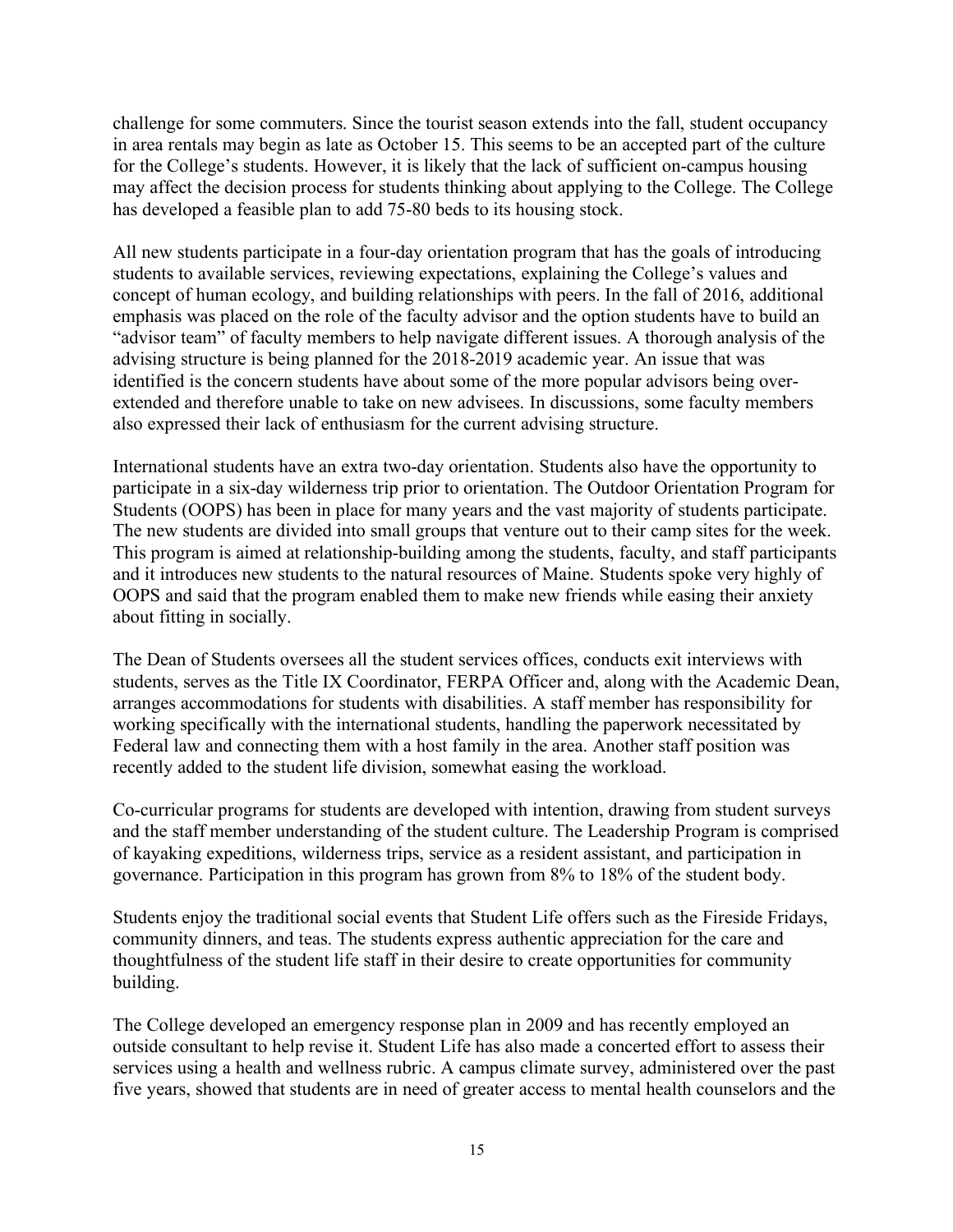College has responded by increasing available counseling hours. Over the past several years, anxiety and depression have surfaced as key issues on the rise.

Policies are created and/or revised by the Student Life Committee (SLC), which is comprised of students. The Dean of Students also sits on this committee. It makes recommendations regarding policy decisions and advises the Dean of Students on issues that affect students' lives outside the classroom. This committee structure has been in place since 2004 and was revised in 2016.

# *6. Teaching, Learning and Scholarship*

**Faculty and Academic Staff:** The faculty of College of the Atlantic is comprised of 25 fulltime, 21 part-time, and 29 adjunct faculty. Other academic staff include three librarians and six staff, including the registrar and director of advising. The categories and expectations of faculty employment are laid out in the Faculty Handbook, which is available on the College's website. Faculty have no rank and there is no tenure system and many individuals fulfill multiple roles. For example, the Academic Deans and Associate Deans teach courses each year and serve as academic advisors. The college president, multiple trustees, and one of the farm managers also teach courses.

A particular classification of part-time faculty is lecturer (N=8). Lecturers receive three year contracts to teach three courses per year, and may also serve as academic advisors, supervise independent studies, advise senior projects, and serve on ad hoc committees. Curriculum vita of lecturers were not reviewed, but the self-study indicates that they also have advanced degree or professional training. These positions are not filled through national searches, whereas full-time faculty positions are filled through national searches.

Adjunct faculty are hired to address specific curricular needs and provide particular professional exposure, whereas lecturer positions are used to support specific, long-term curricular needs. According to the Self-study, 82% of courses are taught by contracted faculty and lecturers and  $\sim$ 12% of courses by adjunct faculty. The eight lecturers are each able to teach up to three courses per year, which comprise ~11% of courses per year. The variety of faculty and instructor positions allows the College to maintain core, contracted faculty, and flexibility to meet current high-demand courses, short-term faculty-leave replacements, and subject area experts.

As a teaching college, the College defines faculty workload primarily by teaching requirements. A full-time faculty contract is for 10 months and the typical teaching load consists of five courses per academic year (with a maximum of two courses per term). Additional faculty responsibilities include membership on one major and one minor governance committee (as assigned by the Academic Dean in consultation with the faculty), curricular planning within their resource area, various individualized student instruction through independent studies, senior projects, reviewing writing portfolios and essays, and other numerous "minor" committees. Faculty are also expected to engage in some sort of professional scholarship, research or creative work. A review of annual work load reports and faculty CVs demonstrated that faculty are very active professionally and remain current in their academic fields.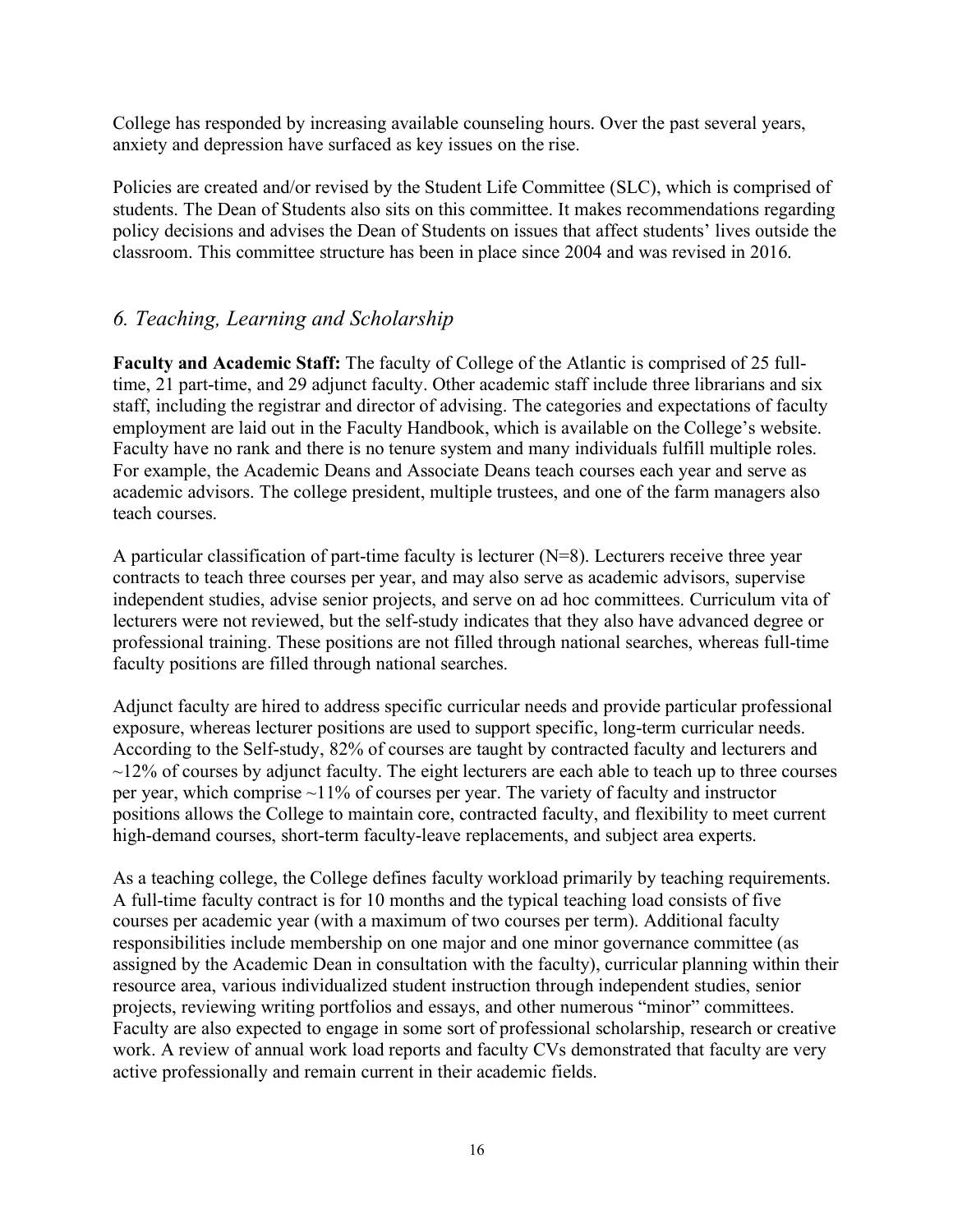Full-time and part-time faculty work under long term contracts, with a review by the Faculty Development Group in the penultimate year of the contract. The typical contract sequence is 3 years, 3 years, 5 years, and then repeating 8 years contracts. While contracts are renewed at these set intervals, the Academic Dean explained that these contracts are not renegotiated as contract responsibilities and the salary scale are non-negotiable. The Associate Dean emphasized that this teaching focus was reaffirmed over the last several years when some newer faculty requested reduced teaching loads in order to pursue research. This request was not granted and those faculty moved on to other institutions. Part-time faculty work under a pro-rated work load of either 2/3 or 1/2 time and perform all the same functions as full-time faculty, but at a proportionally reduced rate.

All available evidence, based on in-person interviews on campus and narratives found in work load reports, indicate a generally collegial and highly motivated faculty who are dedicated to the overall mission and ethos of the College. While the faculty contracts specify a minimum workload, it is readily apparent that most, if not all, faculty, inclusive of full-time, part-time, and lecturers, contribute well above the minimum required. The approach of the faculty is nothing short of extremely and wholly dedicated. Discussions with the deans and individual faculty indicate that these work load expectations may seem high, but they are the cultural norm and expectation at the College, not because of extrinsic forces, but due to genuine intrinsic passion for their disciplines and the mission of the College. While there is some apparent inequity in work load among faculty, the Academic Dean and Associate Deans appear thoughtful and intentional in trying to moderate the extremes of faculty workload. At least one faculty member confirmed this approach of the deans. Outside of course assignments, there are no upper or lower quantitative guidelines or requirements that guide faculty assignments and faculty are relatively autonomous in defining their non-course work loads. Because the faculty are highly dedicated and most readily accept additional responsibilities, the faculty as a whole is sufficient to deliver the institutional mission and the academic program.

All faculty are reviewed the year before their contract expires. In 2013-2014, the process of faculty review was examined and ultimately modified. The changes improved transparency and consistency and generated more constructive discussion and feedback for the faculty under review. The Faculty Development Group (a subset of the Personnel Committee) coordinates the reviews by assigning a FDG member to chair the review committee, as well as two faculty members and one student. The faculty member provides his or her own self-evaluation as evidence for use in the review. Community members, specifically faculty, outside the review committee are invited to submit input to a series of standard questions as well. The faculty review process appears thorough, fair and appropriate. Faculty also have required one-on-one check-ins with the Academic Deans. Faculty departures, contract buy-outs, and non-renewals are rare at the College with only six departures in the prior four years, and one contract that was not renewed. Adjunct faculty are also reviewed by the Academic Dean.

The primary purpose of the reviews and annual checks-ins with deans is to confirm that faculty are effective in carrying out the educational mission of the College. Reviews by deans, peers and students are used to confirm faculty effectiveness. NSSE results indicate that students score the faculty teaching effectiveness similarly to comparison groups. The College uses several other indirect measures of faculty effectiveness. These indirect measures include the quality of student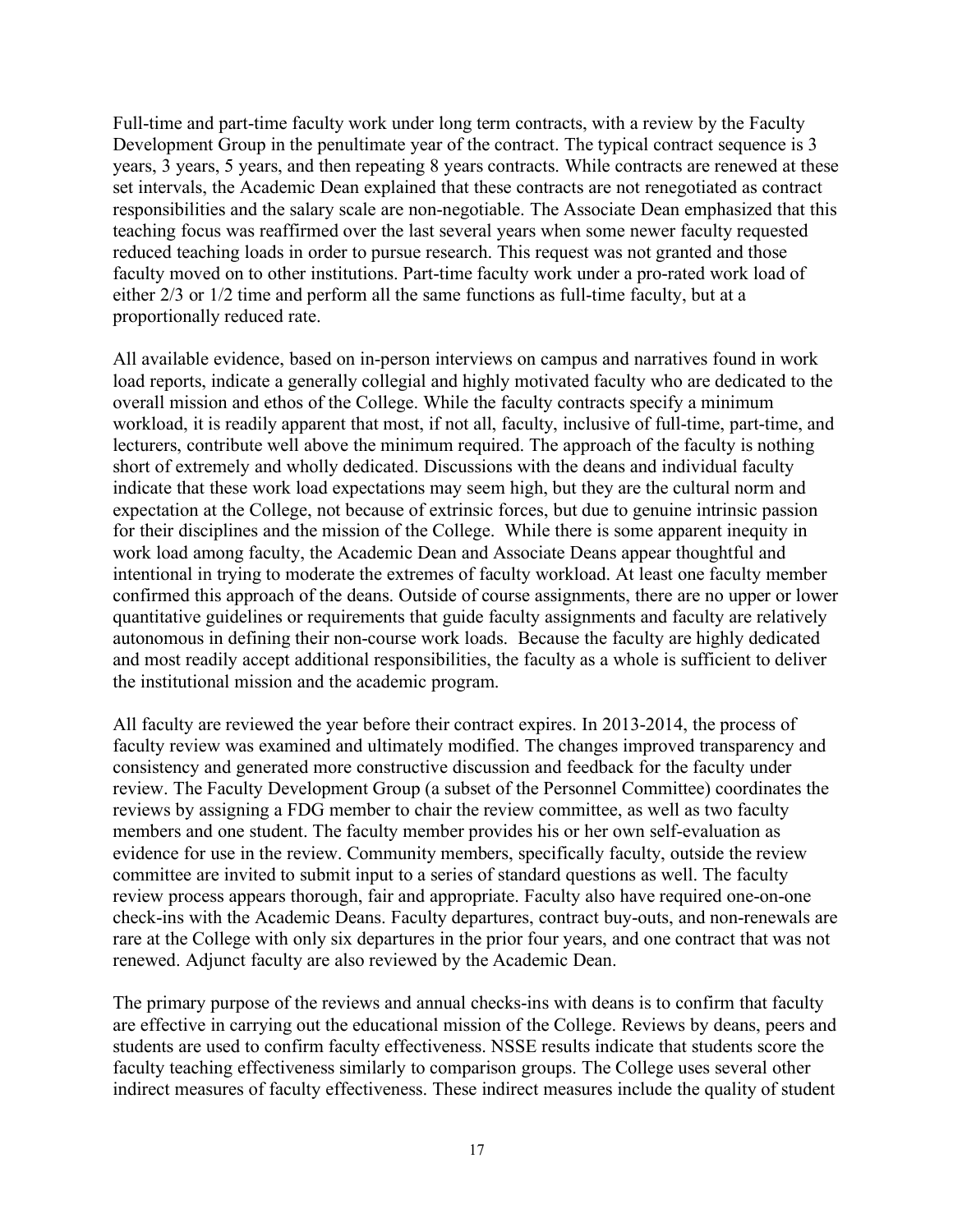performance on capstone type work such as internships, senior projects, post-graduate job and graduate school enrollments, and student evaluations of courses.

The self-study and the academic deans identified faculty salaries as a significant concern, specifically, with relatively low salaries among the faculty who have been at the institution the longest. In the institutional MAP, the College identified raising faculty salaries as a goal and has acted systematically to increase faculty salaries over the prior ten years. The Academic Dean plans to study the faculty salary issue in spring 2018, and the MAP goal aims to benchmark the College's salaries above EcoLeague peers and below elite liberal arts colleges. While faculty salaries are perceived as low by the deans, this was not a vocal issue of concern for current faculty, as indicated during interviews during two faculty open sessions. However, both faculty and deans identified the faculty salary issue as a potential negative influence in recruiting new faculty. Further, because the College maintains a formulaic faculty salary scale, in order to offer incoming faculty higher salaries the deans indicated that current faculty salaries must rise in a commensurate fashion. There are currently no detailed quantitative information, benchmarking or goals for faculty salaries.

A review of the vita of full-time faculty and their three-year workloads from 2013-2016 indicated that full-time faculty have advanced or terminal degrees in their fields and largely maintain very active involvement in the campus community and their disciplines. The team reviewed the vita of two lecturers and did not review the CVs of any adjunct faculty. However, College policy requires an M.S. and/or five years of relevant professional experience for adjunct faculty.

Faculty and deans recognize the need for professional development and participation in scholarship, research and creative activities. Contract faculty are allotted a one-term sabbatical after every nine terms of full-time teaching. The current system of funding for professional development, however, is unequal, and depends on whether a faculty member is in an endowed position. The College identified a three-year goal of having \$3000 per year per faculty member for professional development. The upcoming capital campaign will be a source of these funds. Currently, faculty not in an endowed position may request funds from the dean. The faculty CVs show that there is no shortage of impressive uses for these funds, including conference attendance, professional travel and training and creative works. Faculty indicated that more funds and consistent funding would be useful.

The College is purposeful when making new hires, and these decisions are guided by an academic priorities plan, with concomitant attention to diversity considerations. Hiring follows standard procedures in higher education for a national search (i.e., formation of a search committee, advertisement with relevant affirmative action language, interview process, campus visits, campus input, recommendation to the president). The proportion of female faculty has risen since the last NEASC review, reaching 54%/46% male/female in the most recent year. Driven by a number of factors, including the large percentage of international students, the desire to recruit more domestic minority students, and the desire to have a faculty more representative of national patterns, the College has set a goal of doubling the number of faculty from domestic underrepresented minorities by 2022. The remote, rural setting, comparatively low faculty salaries, and current lack of diversity at the College and in Bar Harbor all present challenges to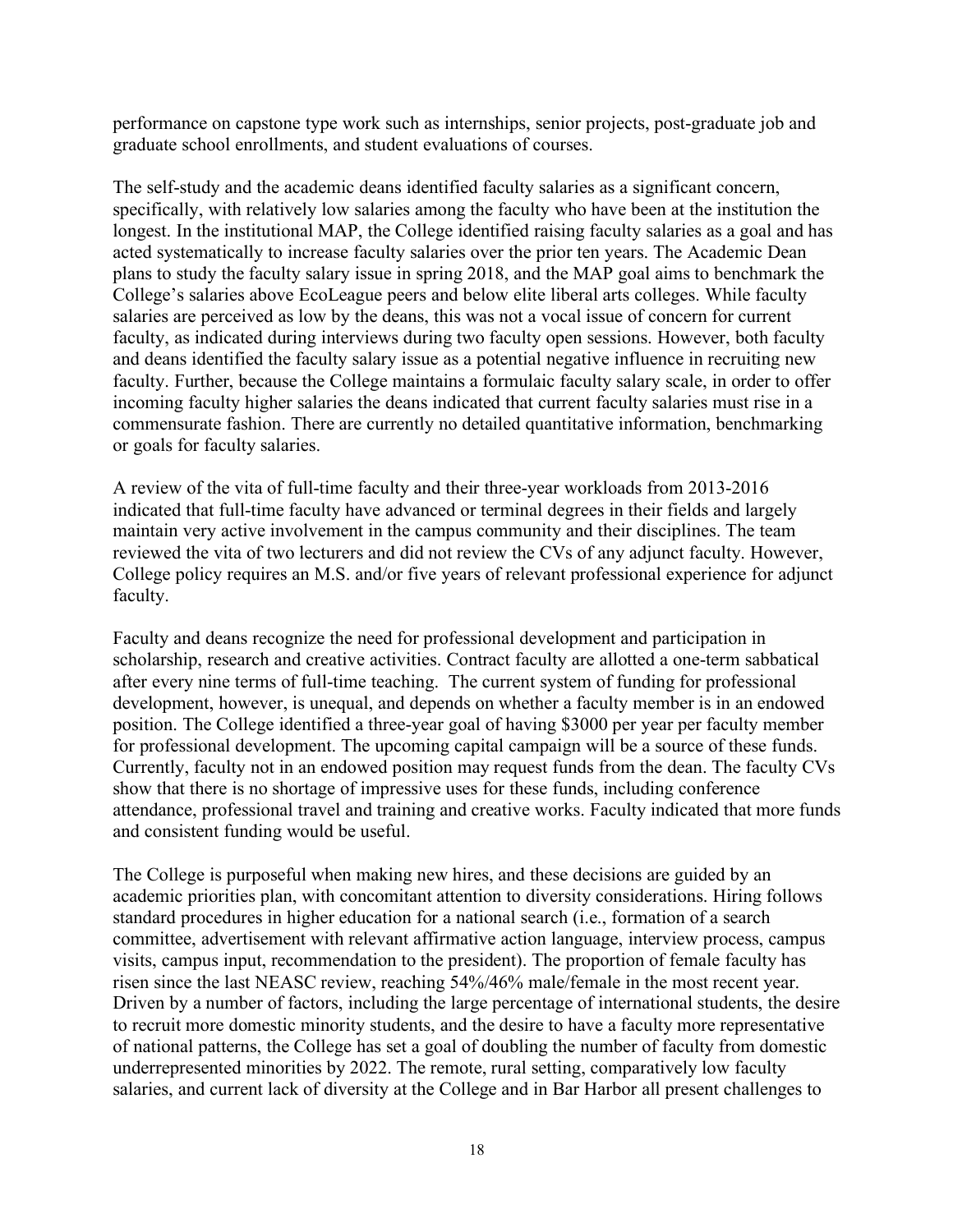meeting this goal, yet the Academic Dean is thinking creatively about how to address these challenges.

**Teaching and Learning:** A review of syllabi, the Course Catalog, interviews with faculty and NSSE data confirm that the methods of instruction are varied and are well-matched to the purpose and mission of the College while also meeting generally accepted academic and professional standards and expectations. The curriculum incorporates activities which generally bolster student learning. For example, a 2017 review of 318 courses, administered by the Academic Dean, demonstrated that courses engage students with each other through group work (78% of courses), with faculty (85% of courses require at least one individual faculty meeting), with the community (51% of courses), and in professional contexts (internships and senior projects completed by 100% of graduates) that apply and stretch students' academic learning. This same survey overwhelmingly confirmed that coursework is designed to address the College's six learning objectives. The active and hands-on focus of the curriculum is both a selling point for the College as well as an effective pedagogical approach to the human ecology major.

The College prides itself on its pedagogical approaches that emphasize the hands-on, problemfocused, real-world context and interdisciplinary nature of its curriculum. It uses the natural, cultural and social surrounding as expanded learning environments. Faculty use the impressive surroundings of Acadia National Park, the two college farms, the Atlantic Ocean, as well as the surrounding communities as their learning laboratories. Other distant learning locations are accessed through the extensive and expanding expeditionary courses. While the Human Ecology major learning objectives are incorporated into coursework, there is no formal assessment mechanism or system of documentation to determine the level to which the six learning objectives are met within a course or across the major.

As will be discussed more in Standard 8, the self-study, E-series forms and discussions with the Academic Dean and faculty indicate that the main method of assessment of learning objectives is through informal means such as student and faculty narratives, employment rates, graduate school attendance rates, and internship and senior project evaluations. These informal and often qualitative metrics all point to a positive outcome for graduates and bode well for the College's academic program. For example, the data indicate that that 60% of alumni are in graduate school within five years and 97% are employed within one year, but information about the survey process and sample sizes was limited.

Academic freedom and integrity among faculty and students is expected and formalized in written policies.

Teaching and experimental pedagogy is emphasized in faculty reviews and encouraged as part of the campus ethos. While every faculty member is provided a mentor and receives support and regular reviews from the academic deans, there are few formal on-campus training and development opportunities. The training that does occur is often informal and ad hoc, largely comprised of observing peers or receiving feedback from the dean, peers, or students. The lack of structure for professional development in teaching and learning may become more important as the College makes faculty replacements over the next few years. New faculty might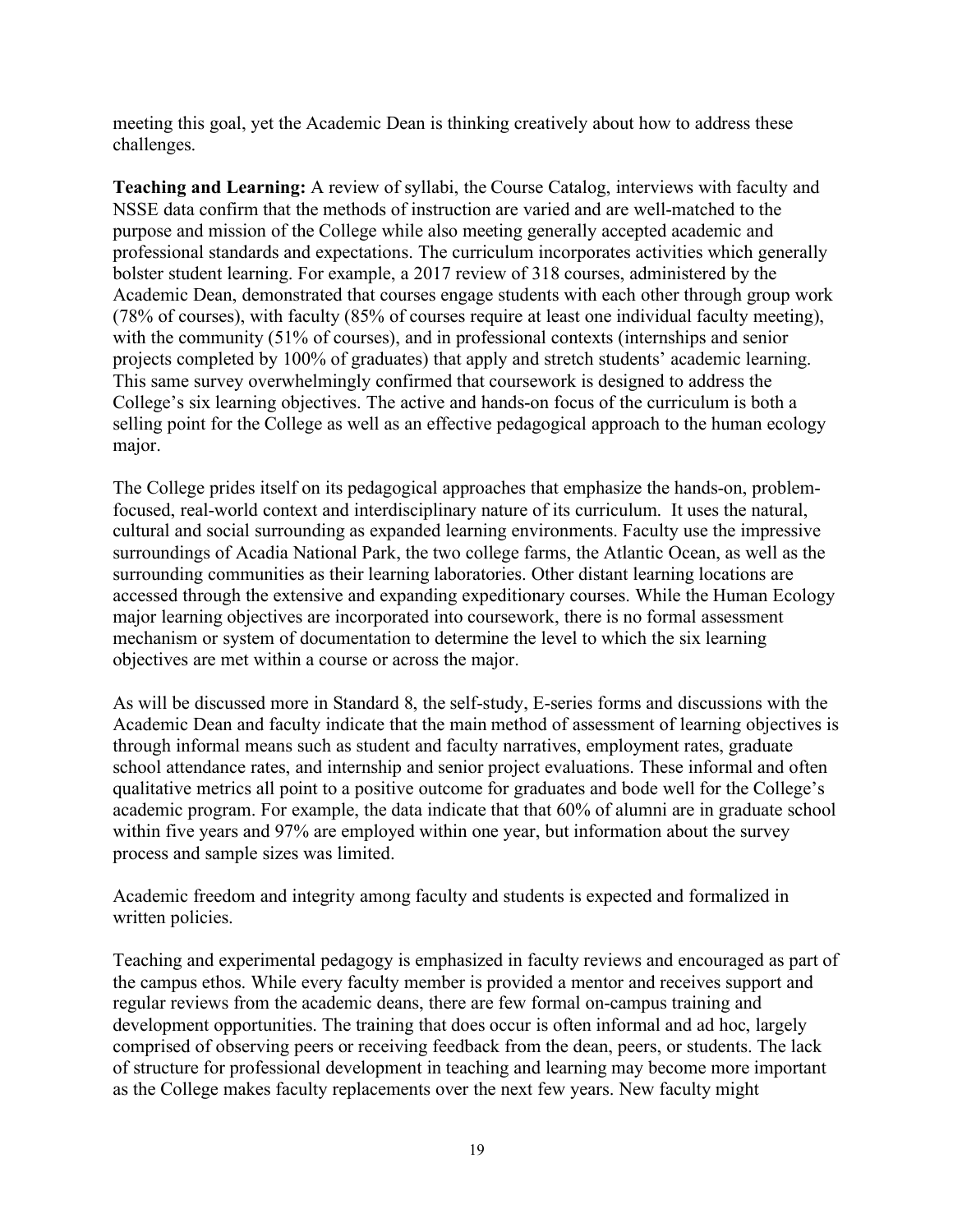particularly benefit from formal workshops or other on-campus pedagogical learning opportunities.

Class sizes are small, with a mean of 11-13 over the prior four years, and the College has maintained its target student to faculty ratio of 10:1 over the last several years. Students typically take courses from a range of faculty, with a minimum of at least six different faculty because general education resource area courses must each be taken from a different faculty member.

Student academic advising occurs formally through an assigned academic advisor. Advisors are typically faculty, including full-time, part-time and lecturers. There are also several academic staff, including the head librarian, coordinator of academic advising, the academic deans and even the Dean of Student Affairs who also advise students. The College uses an indirect assessment method, NSSE data, to track its progress on advising effectiveness. One output that suggests there is quality academic advising is the six-year graduate rate, currently at 71% with a 75% goal. Further, the reported 60% rate for graduate school admissions also indicate quality advising and education. As a small and close-knit community, informal advising abounds and students often consult with numerous faculty for academic and professional advice. There are multiple advising check-points and this, coupled with the hands-on approach of faculty and other support staff, effectively ensures that all students are engaged in making appropriate academic and professional plans.

Although the College is primarily a teaching institution, collectively the faculty and students take research seriously. Faculty demonstrate creativity and dedication to research by integrating it into coursework, facilitating senior projects and pursuing it during time outside of the classroom. According to NSSE survey results (2016 survey), 53% of the students had conducted research with a faculty member, and senior projects are often a means for students to engage in research. Among graduate students, all must complete research projects and all make professional presentations prior to graduation. A review of full-time faculty CVs and 3-year workload reports show a faculty that is very engaged in meaningful scholarly work both on and off campus.

#### *7. Institutional Resources*

**Human Resources:** The College employs qualified staff and faculty and its desirability as an employer is evidenced by extremely low employee turnover rates. High employee satisfaction is also evidenced by the results of a recent employee survey conducted by the Personnel Committee. Employee headcount has remained very stable in recent years. For fiscal year 2014, the College reported that it had 78 full-time employees with 92 total employees. For fiscal year 2017, the College reported 79 full-time employees with 91 total employees.

The College does not have a stand-alone human resource department nor a single individual that is wholly dedicated to this function. Instead, the College uses a variety of tools to perform the traditional HR functions. Search committees are used for all positions, although the committee may be as small as three in some cases. An employee in the business office handles employee benefits matters. One of the many College committees, the Personnel Committee, plays a vital role in organizing new employee orientation and providing mentors for new employees. Employee disciplinary matters are handled by managers in consultation with the Administrative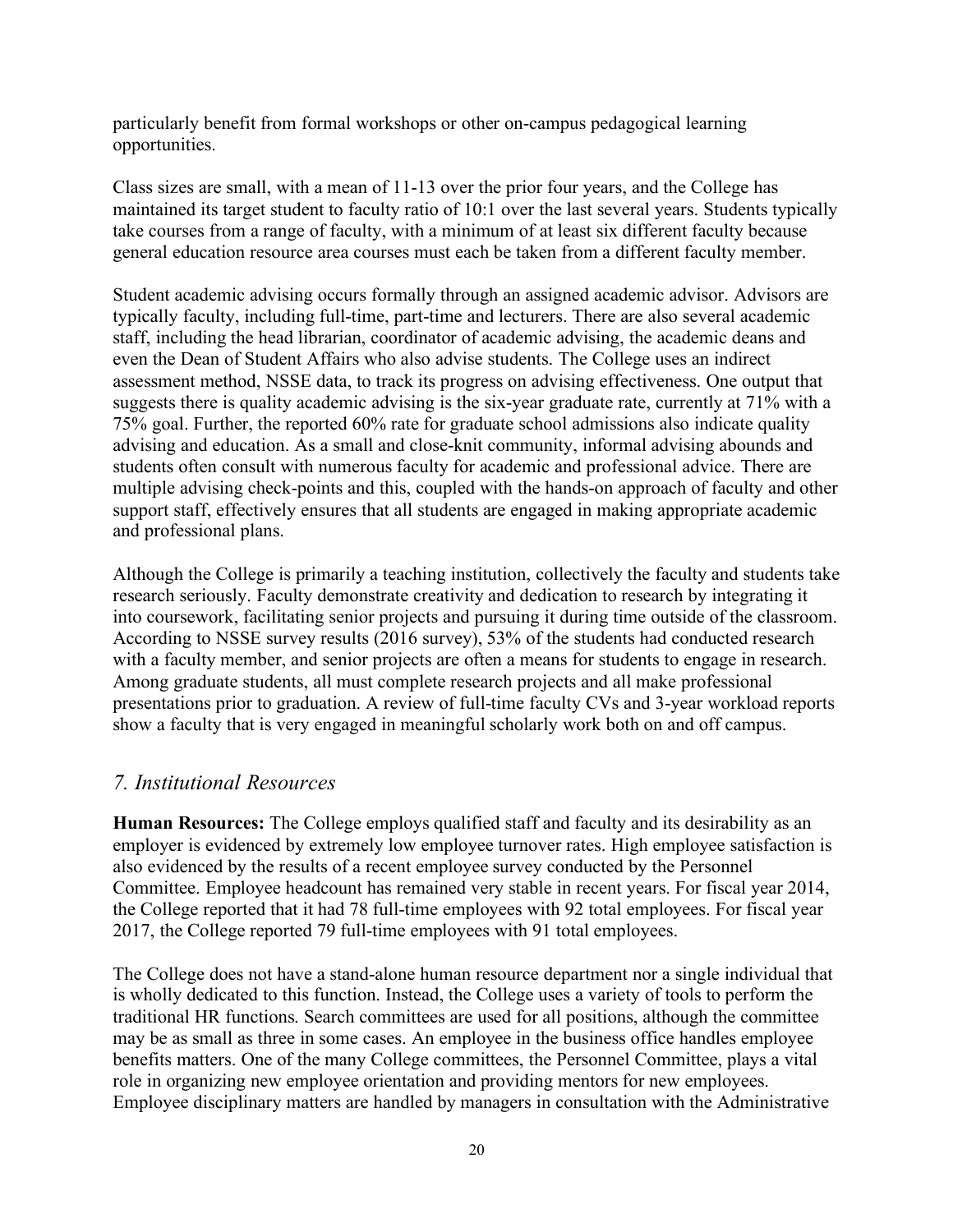Dean. Employee evaluations are performed on an annual basis. The College publishes its human resources policies via the faculty and staff handbooks.

Although budgets are tight, there is some limited funding (\$5,000 per year) to support professional development for staff. The College has been increasing faculty salaries by \$3,000 each year for a number of years to bring faculty compensation more in line with that at peer institutions and to better attract and retain faculty members. Staff have generally received raises of 3% per year. The impact of these efforts has been to make the College more competitive in compensation for both faculty and staff.

**Financial Resources:** The financial results of the College in recent years show a consistent pattern of sizable operating losses. In FY 2014, the change in net assets from operations was (\$1.535) million and this amount has risen since then to (\$2.252) million in FY 2017. The College's leadership team and board members view the College as operating at breakeven on a cash basis; however, even with the exclusion of depreciation expense, the cash operating loss in FY 2017 was approximately \$1 million. To date, the College has not taken additional distributions from its endowment to fund these deficits.

An important cause of the FY 2017 operating loss is a decline in net tuition revenue. Based on the audited financial statements, net tuition income fell from \$4.905 million in the FY 2016 to \$4.306 in FY 2017, a decrease of \$599 thousand or 12.2%. The decline was not completely offset by increases in other revenues, as total revenues declined from \$12.813 million to \$12.595 million. The current year (FY 2018) projection in the self-study shows little expected improvement in net tuition revenue.

The operating losses leave the College with limited resources with which to respond to unforeseen events, such as an unexpected enrollment decline or an unexpected rise in a major cost such as medical insurance. Based on interviews with the Administrative Dean, the College has attempted to do multi-year financial planning but found that, due to the number of significant variables impacting the actual results, the exercise was of limited value.

The need to grow operating revenues is widely recognized by the administration and the Board. The College has a goal of increasing enrollment to 350 students, up from approximately 330 currently. At the same time, the College hopes to reduce the discount rate, despite the longstanding national and College trend of ever-increasing discount rates. Strategies to achieve these goals do not provide certainty of reversing these difficult trends. For example, the College is working on raising its profile through earned media and other visibility-increasing activities. Despite recent successes with this, the actual impact on applications and discount rate remains to be seen and may take some time to have an effect.

The College is actively pursuing a strategy of increasing its student housing capacity, which has the potential to both directly and indirectly increase the revenues of the institution. The College's financial results show that housing fees are low in relation to total tuition revenue as the College currently only houses about half of its student body on campus. The College is currently in negotiations to purchase property that would add proximately 70 more beds to the current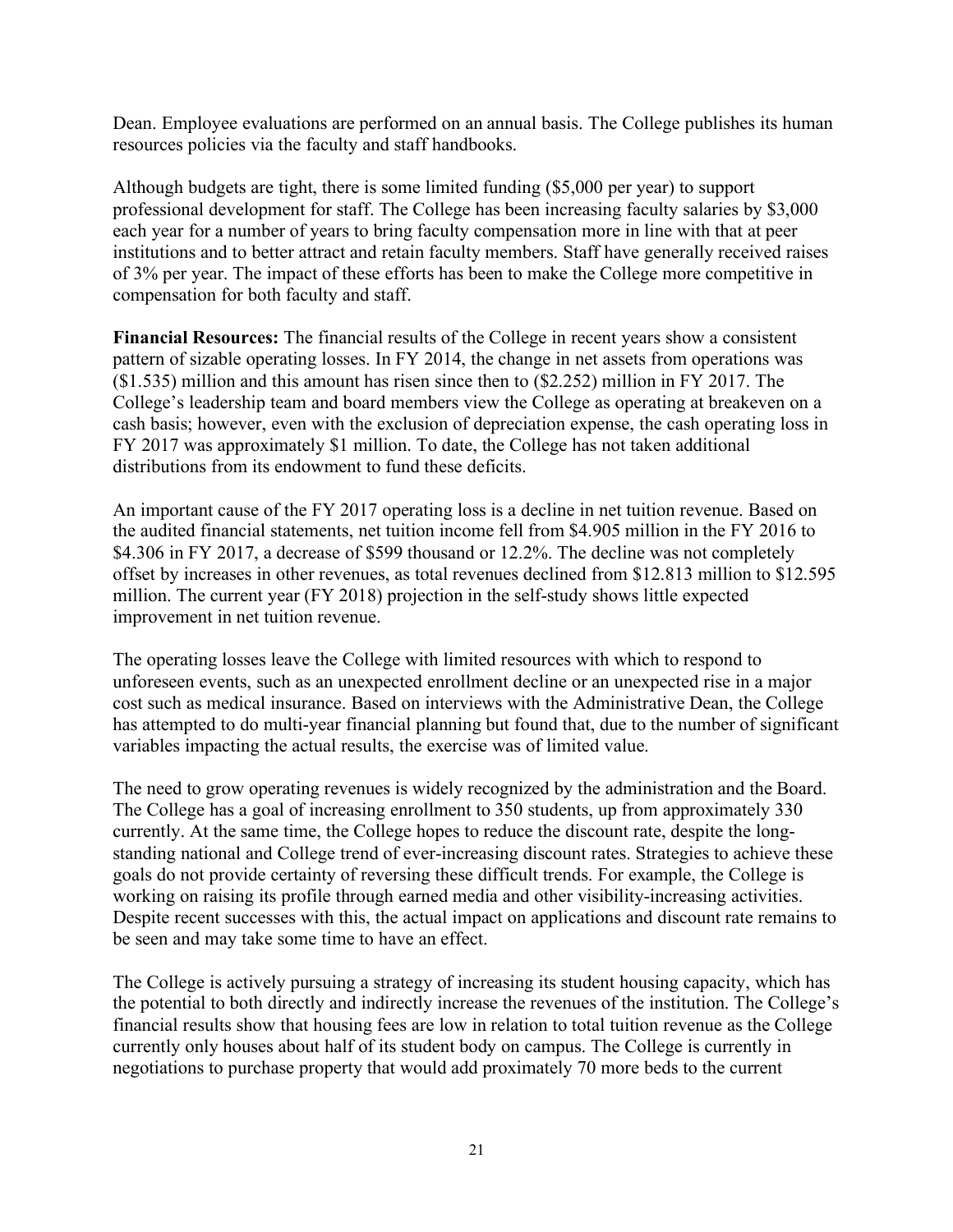housing capacity. The property under consideration might also generate additional revenue to the College in the summer through rental activity to outsiders during the peak tourist season.

Indirectly, the availability of more housing may make the College more attractive to prospective students. While all first-year students live on-campus, the lack of sufficient housing for other students can be perceived as a negative by prospective students and their families. There are some challenges in finding off-campus housing for the entire academic year in Bar Harbor, thus housing a greater share of the student body on campus may actually create more interest in the College.

The College is launching a new capital campaign with an ambitious \$50 million goal, which, if successful, will strengthen the College's financial position. The Compass Group was engaged to assess fundraising capacity and assist with the development of the campaign goal. Based on the firm's analysis, the Board approved the campaign and total goal at its October 2017 meeting. The College will hire an additional person to support the conduct of the campaign.

The campaign goals articulated by the preliminary case statement include:

- \$19.5 million for a new academic building.
- \$6.0 million to support the conversion to 100% renewable energy and becoming the world's first fossil fuel free campus.
- \$3.0 million for new student residences.
- \$8.5 million for student scholarships.
- \$9.0 million for endowed faculty positions.

Trustees are actively engaged in key financial issues and decisions. The management of the discount rate and the impact that retention has on the College's financial condition have been discussed by the Board a number of times. Members of the Board expressed strong enthusiasm for the potential additional student housing and the upcoming capital campaign.

The Board, through its Investment Committee, actively oversees the management of the College's endowment (\$48 million at June 30. 2016). The Chair of the Investment Committee noted that Cambridge Associates, a firm well-known in the world of college endowment management, was engaged two years ago to assist the Investment Committee. At that time, the investment policy statement was reviewed and revised and, despite excellent investment return results from the existing two equity fund managers, the committee decided that it was prudent to expand the number of fund managers being used to approximately 15 to obtain more appropriate diversification of its investments.

The College's financial statements are audited by the Maine-based firm Nicholson, Michaud & Company. The Audit Committee is a standing committee of the Board of Trustees and receives the management letter comments. Senior leadership was responsive to recent management letter comments that related to a lack of a separation of certain duties in the business office.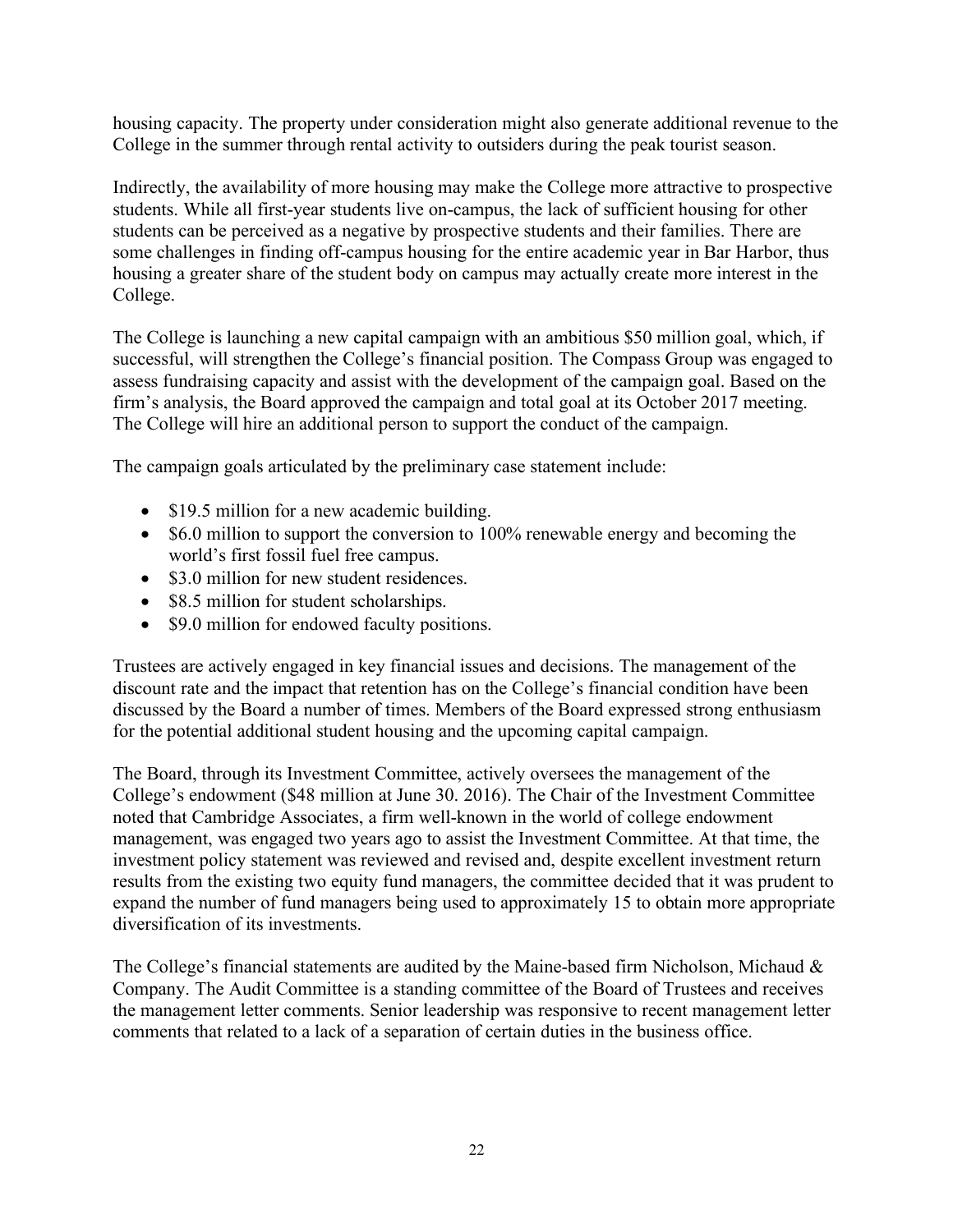**Information, Physical and Technological Resources:** The College has a beautiful campus comprised of buildings situated along the Maine waterfront. The views and connection to nature provide an inspiring setting for study and learning.

Based on a tour of campus buildings, the College's buildings are attractive, well-maintained and show that much care has been given in recent years to their condition. For example, a \$2.7 million renovation of Turrets, a key building on campus, was completed in 2013. There does not appear to be major deferred maintenance issues at the current time. Discussions with the administrative dean and the director of campus planning confirmed that deferred maintenance issues have been substantially reduced over the last ten years.

In addition to the core campus, there are other properties owned by the College that enhance student learning and the overall student experience. There are two working farms that have been donated to the College that provide opportunities for students to learn first-hand about agriculture. The presence of these farms has led to a cluster of classes that are offered on food systems and production. Beech Hill Farm focuses on the production of organic vegetables. The Peggy Rockefeller Farm is dedicated to livestock production, including cattle, sheep and fowl. The single largest customer for each farm is the College's dining hall. Students are actively engaged in work at each farm. Taken together, the farms are largely operating at break-even so that these properties are not a material drain on the financial resources of the institution.

In addition to the farms, the College has ownership interest in two islands off the coast of Maine. The College is evaluating how to make the best use of the islands to enhance the student experience. Students expressed great enthusiasm for these properties being a part of the learning environment of the College.

Improvements to the physical plant are an important component of the upcoming capital campaign. The single largest component of the campaign is raising \$19.5 million to build a new academic building and to enhance other classroom spaces on campus. According to the director of campus planning, campus concept planning is currently underway to inform the campus decisions on facilities that will be made over the next few years.

The Thorndike Library occupies the second floor of Kaelber Hall in the center of campus and is staffed with three professional librarians, including one archivist. The library's collection and its electronic journals and databases provide sufficient support to support the academic mission of the College. The library's operating budget, including its budget for collection development, has been stable in recent years. In an effort to improve the service to the College community, the library has recently shifted more of its budget from print journals to online databases. The library also seeks to acquire all books needed for classes for its collection during the course of each academic year and the existing budget for collection development has been sufficient for this purpose. The reading room is spacious and airy, with windows on two sides, and is heavily used by students. The other supporting spaces in the library are adequate for the needs of the institution. The library has recently added a new archives section.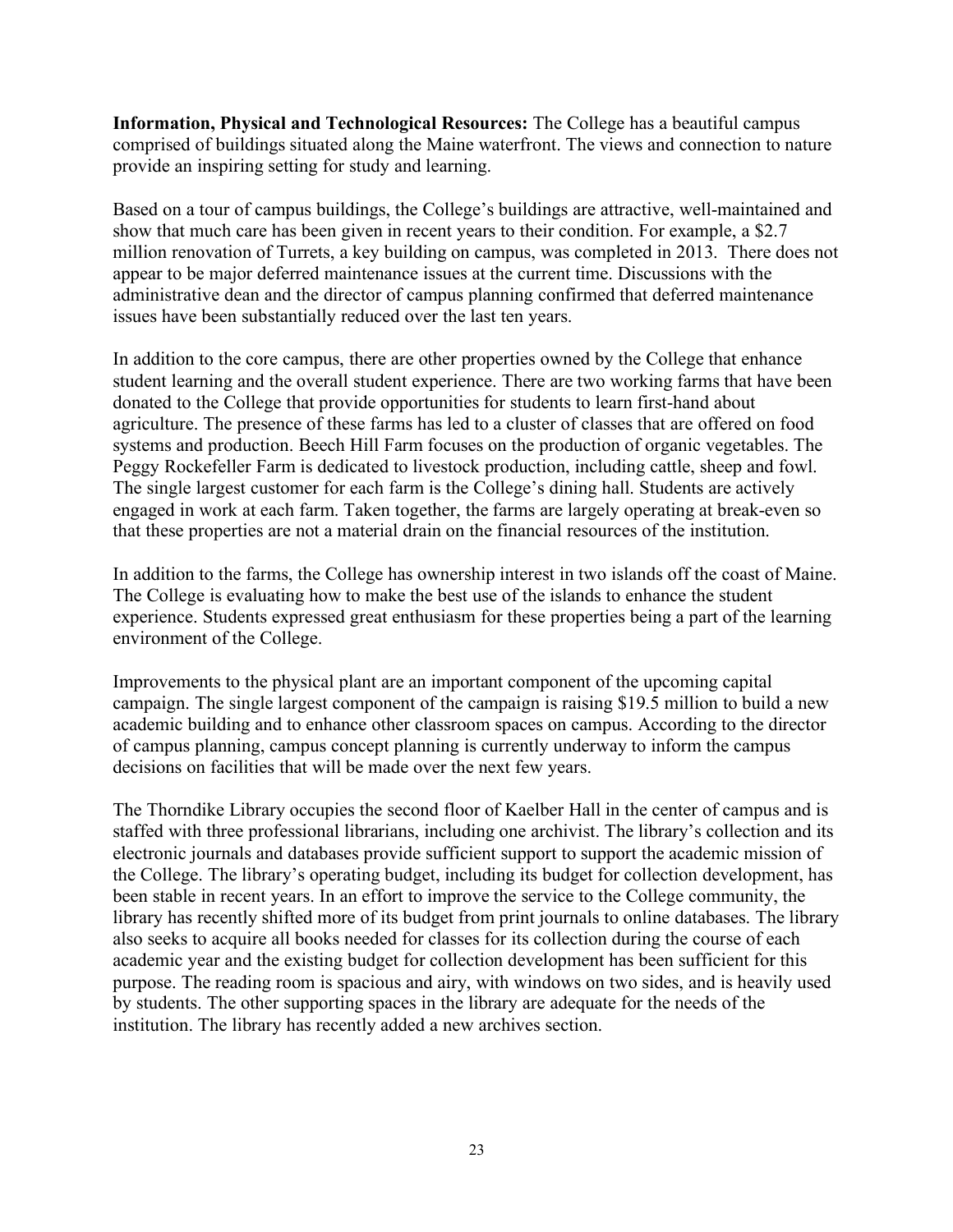The library is open over 100 hours per week during the term with extended hours near the end of each academic term. Online resources are available to the College community on a 24/7 basis. Currently, the library reports to the Administrative Dean.

The Department of Information Technology is located in the center of campus and is staffed by four full-time professionals assisted by a number of work study students. The Help Desk, which is largely staffed by students who have been trained for this work, provides prompt service to members of the College community needing assistance. A four-year refresh policy is used for computers on campus and this department also maintains a graphics computer lab in the Arts and Sciences Building.

Technological resources have been adequate up until the current time; however, the College is at a point where increasing data and technology needs may require further investment. For example, PowerFAIDS is being implemented to better manage and automate the financial aid processes and this may require more technology support and resources. The current wireless system is seven years old and may soon need replacement. Other software solutions, including the student record database (Three Rivers System's CAMS), are also at the end of their product life and will need replacement in the next few years. Simultaneously, the College is considering the construction and renovation of a significant amount of space dedicated to learning, for which it makes sense to revisit the standard it uses for technology to be used in classrooms. Further, a formal evaluation of the College's current condition of its data security is needed in light of the ever-increasing numbers of data breaches in all organizations.

# *8. Educational Effectiveness*

As discussed in detail above in Standard Four, the College communicates a clear set of student learning outcomes – creativity, critical thinking, community engagement, communication, integrative thinking, and interdisciplinarity – that connect directly to the mission of the institution. Interviews with faculty, students and academic administrators indicate that these outcomes are enthusiastically endorsed by the entire community.

The self-study highlighted – and interviews with faculty and administrators confirmed – a variety of qualitative and quantitative methods used to assess student learning. Undergraduate student achievement is evidenced through a variety of indicators: retention and graduation data, alumni surveys, student exit interviews, accumulated narrative assessments from each instructor for each course, a culminating senior project, writing portfolios, NSSE student surveys, and documentation of student awards and publications.

While there are examples of the College collecting data on student learning and using this data to improve the institution, the College still needs to develop systematic protocols for gathering, analyzing, and employing this data to enhance its mission. Interviews with faculty and administrators confirm that the college community has yet to fully-embrace learning assessment as a valuable activity.

Quantitative Information on Student Achievement: With an 84% retention rate, College data indicates that it performs above the National Student Clearing House Research Center's mean of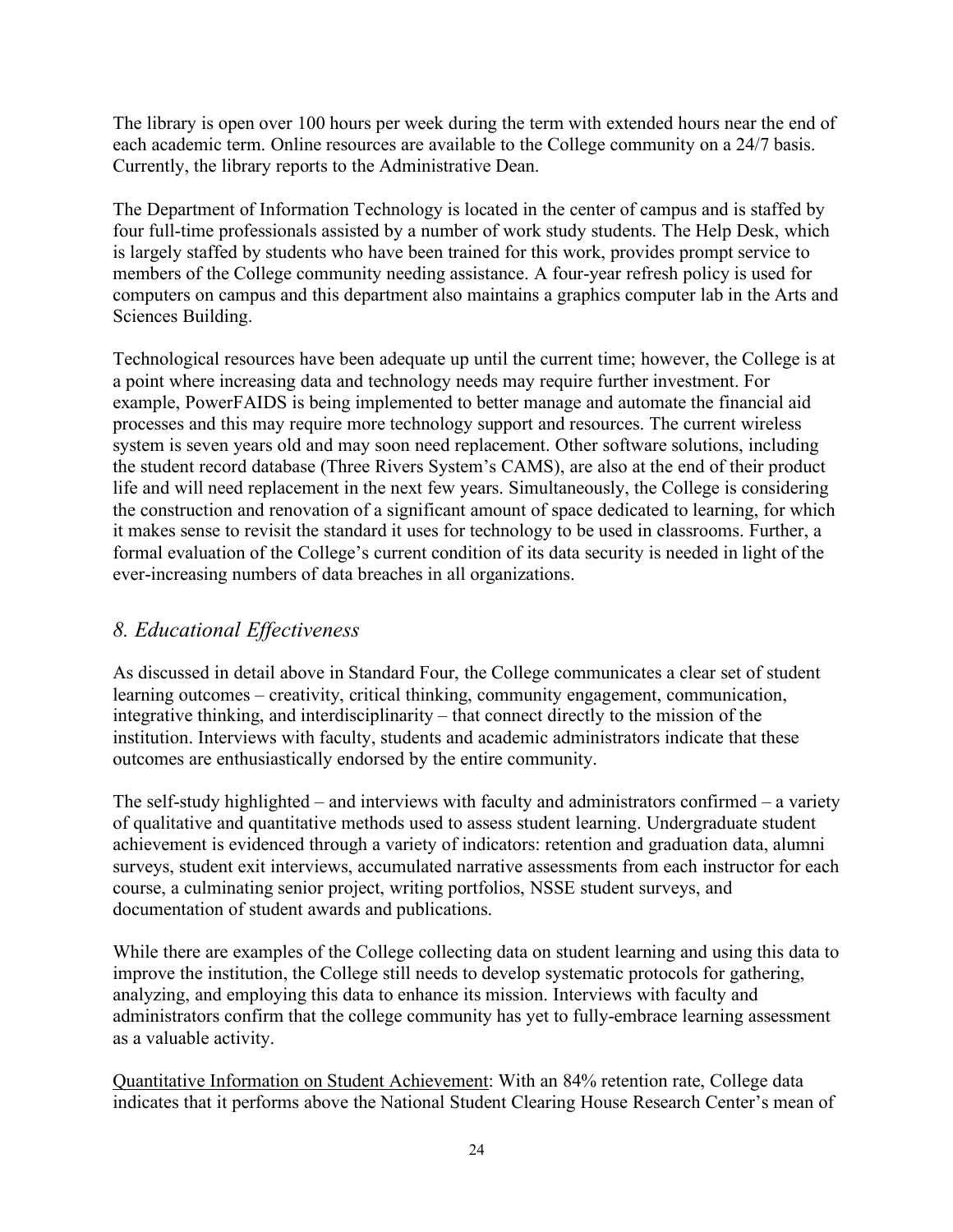75.5% for first-to-second year retention. The College's six-year graduation rate of 70% in 2010 compares favorably to the National Center for Education Statistics average of 66% for private four-year institutions. College data show stability or incremental positive trends, year-over-year, in each of these areas.

The self-study notes that the "UWC [United World College] cohort at COA consistently outperforms all other cohorts for both retention and graduation." The College attributes this to "higher college preparedness, more financial aid, and stronger restrictions on taking time off from school." While the College wishes to "transfer what it has learned from this group to the general student population" in order to improve overall retention and graduation rates, it wasn't clear to the review team what the plans are to accomplish this goal. The administration is considering new, less permissive, student leave policies; a direction adopted as a result of this analysis.

Alumni surveys and LinkedIn data gathered by the Institutional Advancement Office report that within one year of graduation 26% of alumni start graduate school. 60% of COA's alumni attend graduate school within five years of graduation, according to data reported on the "Beyond COA" page on the website. The "About COA" webpage reports, "Overall, 55% of graduates go on to advanced study at the Masters or Doctoral level." According to the self-study, "Within one year of graduation, 54% of students work at a job related to their field of study." Surveys of alumni suggest high levels of student learning in critical thinking and creative problem solving. While the College was unable to share the sample size or methodology of this survey, the results are consistent with NSSE data for enrolled seniors.

NSSE responses indicate that seniors attribute gains in their knowledge and skills to their education. 91% of COA seniors responded "very much" or "quite a bit" to the question "how much has your experience at COA contributed to your ability to think critically and analytically?" 84% report that COA helped them "very much" or "quite a bit" to learn how to solve complex real-world problems. Similarly, students perceive substantial gains during their time at the College in the areas of "working effectively with others," "writing clearly and effectively," "developing or clarifying a personal code of values and ethics," and "speaking clearly and effectively."

The only area where a significant minority of seniors respond positively is in "analyzing numerical and statistical information," where only 39% of COA seniors responded "very much" or "quite a bit." The College has analyzed its NSSE results in order to assess its educational effectiveness, and has used the results to plan for a new faculty position in computer science in an effort to bolster the quantitative reasoning area. In response, it has also increased course offerings requiring quantitative reasoning and incorporated quantitative reasoning in writing assignments.

NSSE data shows that compared with other New England private institutions, more of the College's students participate in high-impact educational practices, including learning communities, service learning, research with faculty, internships, study abroad, and culminating senior experiences. 98% of seniors report participating in two or more of these high-impact practices compared with only 78% at other New England private colleges.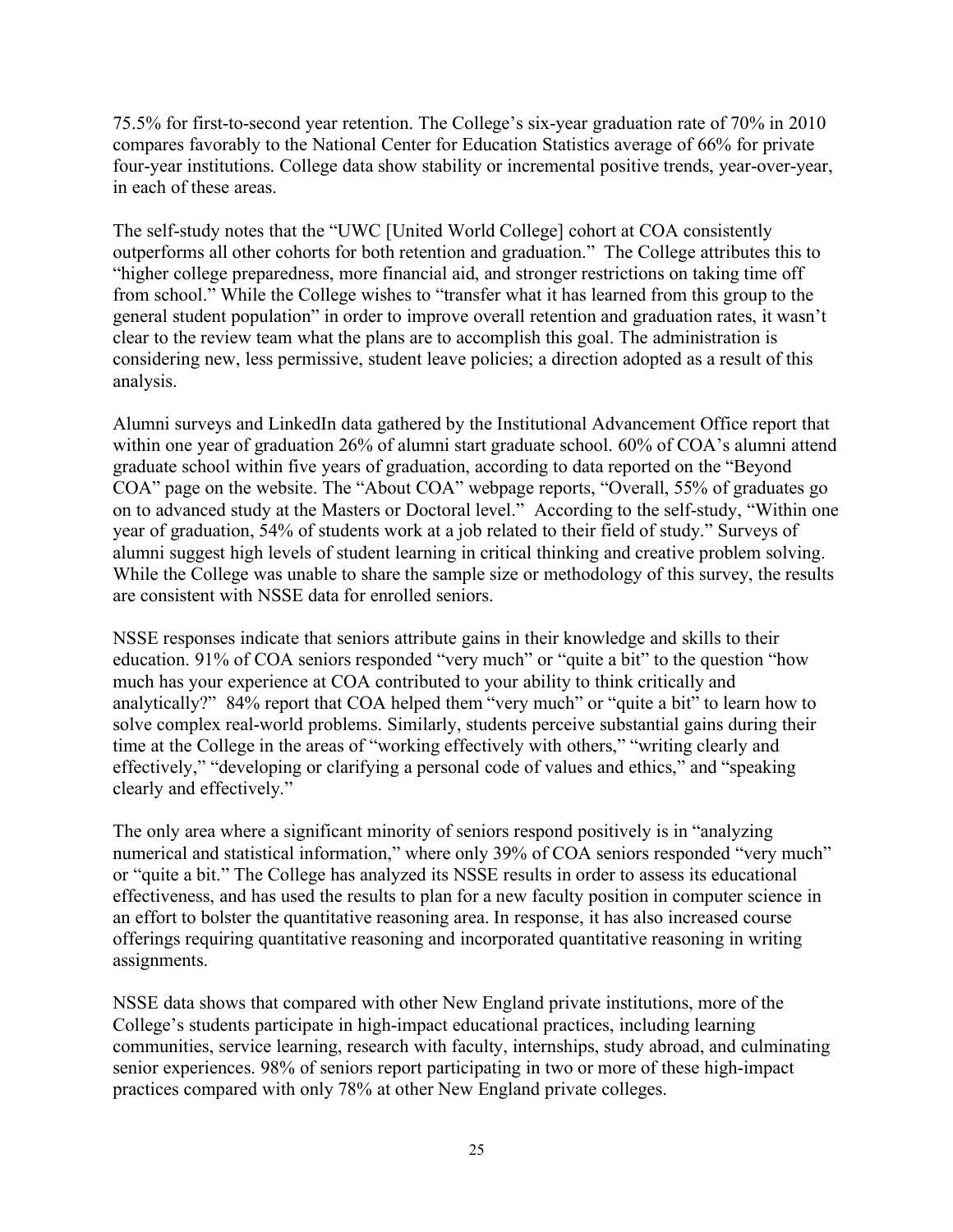Qualitative Information on Student Achievement: A review of syllabi and student narrative evaluations suggest that assessment of student learning at the course level is currently inconsistent. While it is clear that individual course syllabi are consonant with the overall institutional mission, in spring 2017 only 11 out of 54 syllabi reviewed contained specific measurable student learning outcomes, and none of the examples of student reflective selfevaluations or faculty narrative evaluations provided to the review team referenced specific learning outcomes or expected competencies. Interviews with faculty and staff indicated that at present there are no systems in place to review syllabi for appropriate learning outcomes.

As noted in Standard 2, COA faculty were surveyed in 2017 to determine, "which of the educational objectives they intentionally tried to foster within their courses." The 318 total responses collected by the College indicate that over 90% of courses intentionally foster critical thinking, communication, and integrative thinking. Close to 80% of courses are designed to promote creativity and interdisciplinarity, while 50% of courses intentionally address community engagement. Additional information reported from the 2017 faculty survey provides the College with a snapshot of what students are doing in their courses: writing, group work, oral presentations, artistic work, and work with the community. At the time of the visit, COA staff indicated that additional analysis of these results would be conducted to determine how student learning might be enhanced.

The senior year project, as currently defined, does not necessarily represent a culmination of four years of work in one area of student interest. Students can use the senior project to explore new methodologies, creative practices, or topic areas related or tangential to their primary area of focus. Consequently, student projects are not useful indicators of the most advanced level of student learning. The self-study identifies the goal of improving the overall consistency of the senior projects. An important future initiative of the College will be to find protocols that will support higher levels of competency for senior student projects. To that end, the Academic Affairs Committee is working with faculty to "review and assess criteria for successful senior projects," with a target date of 2019.

The College does not systematically track awards and other accomplishments of its graduates, though several staff members indicated that this would be desirable data to collect. The 47 instances of student awards reported in the self-study – two Fulbright awards, six Udall scholarships, 12 Watson fellowships, four Goldwater scholarships, to name a few – represent significant student achievement, pointing to the quality of the educational program. This type of outcome information represents a rich source of data to drive curricular and co-curricular enhancements, and the College is encouraged to continue to seek ways to use it for that purpose.

According to a Student Life analysis completed in May 2016, while Student Life sees cocurricular activities as an institutional priority, there appears to be limited support from the academic side of the institution. Goal five of the College's MAP addresses ongoing efforts to integrate curricular and co-curricular activities, with co-curricular activities identified as an important place for developing student leadership capacity. At the time of the visit, the College seemed to be focusing on its outdoor program and work-study programs as the two best opportunities to link co-curricular activities with students' curricular work, and co-curricular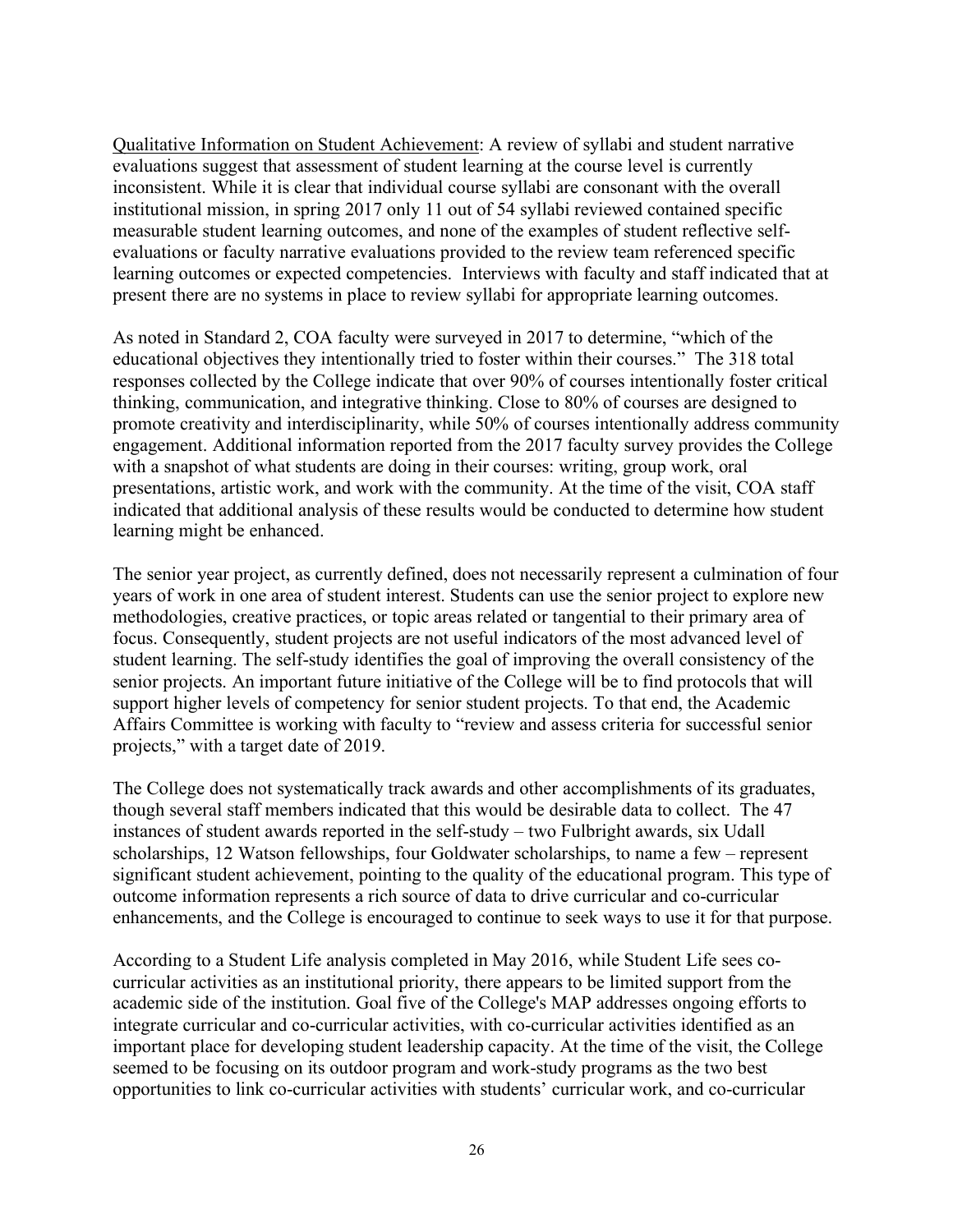learning objectives have recently been developed for each program within Student Life. Examples provided demonstrate thoughtful, comprehensive, and measurable learning outcomes appropriate to the co-curricular activity. A stated future goal for the Student Life Office is to develop effective plans to assess these learning objectives.

The College's use of exit interviews and its commitment to student writing portfolios stand as examples of thoughtful assessment that resulted in institutional change. The College conducts exit interviews with students who withdraw prior to graduation. In an effort to increase student retention, information collected from these exit interviews resulted in increased counseling services, emergency student loans, and other forms of academic support. A comprehensive and methodical assessment process resulted in the new writing for the future initiative. As outlined in the strategic plan, this new initiative will make significant positive changes to the curriculum.

Given the College's small size, and the high-touch nature of advising and instruction, the institution relies on informal faculty and administrative networks to gather qualitative data about student learning. Much of this information is observational and is shared in small informal gatherings. As noted above, the College would benefit from more systematic qualitative data gathering as well as greater reliance on quantitative data for programmatic decision-making and resource allocation. Conversations with college administrators, faculty, and the self-study report itself all indicated that a significant amount of data gathered by the College regarding student learning is "anecdotal," thereby making it difficult for the College leadership to generalize about what students have gained from the academic and student life experience at the College.

The Graduate Program: The College Catalog does not currently identify specific learning outcomes for students pursuing the M.Phil. degree beyond the college-wide learning outcomes. College publications and interviews with faculty and administrators confirmed that there are no graduate-level courses beyond the "periodically scheduled" graduate seminar, that no data is systematically collected on employment or further education obtained by M.Phil. graduates, and that the College undertakes no institutional assessment of graduate student theses. While there was a comprehensive internal review of the graduate program in 2009, it was unclear which, if any, of the resulting recommendations were adopted.

#### *9. Integrity, Transparency, and Public Disclosure*

**Integrity:** As evident in the people, policies, and practices of the institution, the College endeavors to exemplify the values articulated in its mission and philosophy of human ecology. The College promotes this ideal among all of its employees, students, and trustees. Faculty regularly review the relevancy of human ecology to ensure that the commitment is authentic and widespread among the various constituency groups. The student handbook, academic and community policies manual, and the administration and support staff manual provide accessible resources for these groups. Rights and responsibilities of each constituency group are clearly stated. A high level of ethical behavior is expected and emphasized for all groups, from the students to the trustees, and, as such, statements of integrity reside in each manual.

In 2016, the faculty agreed to include a statement of academic integrity in all syllabi. The College monitors the syllabi to ensure the statement is included.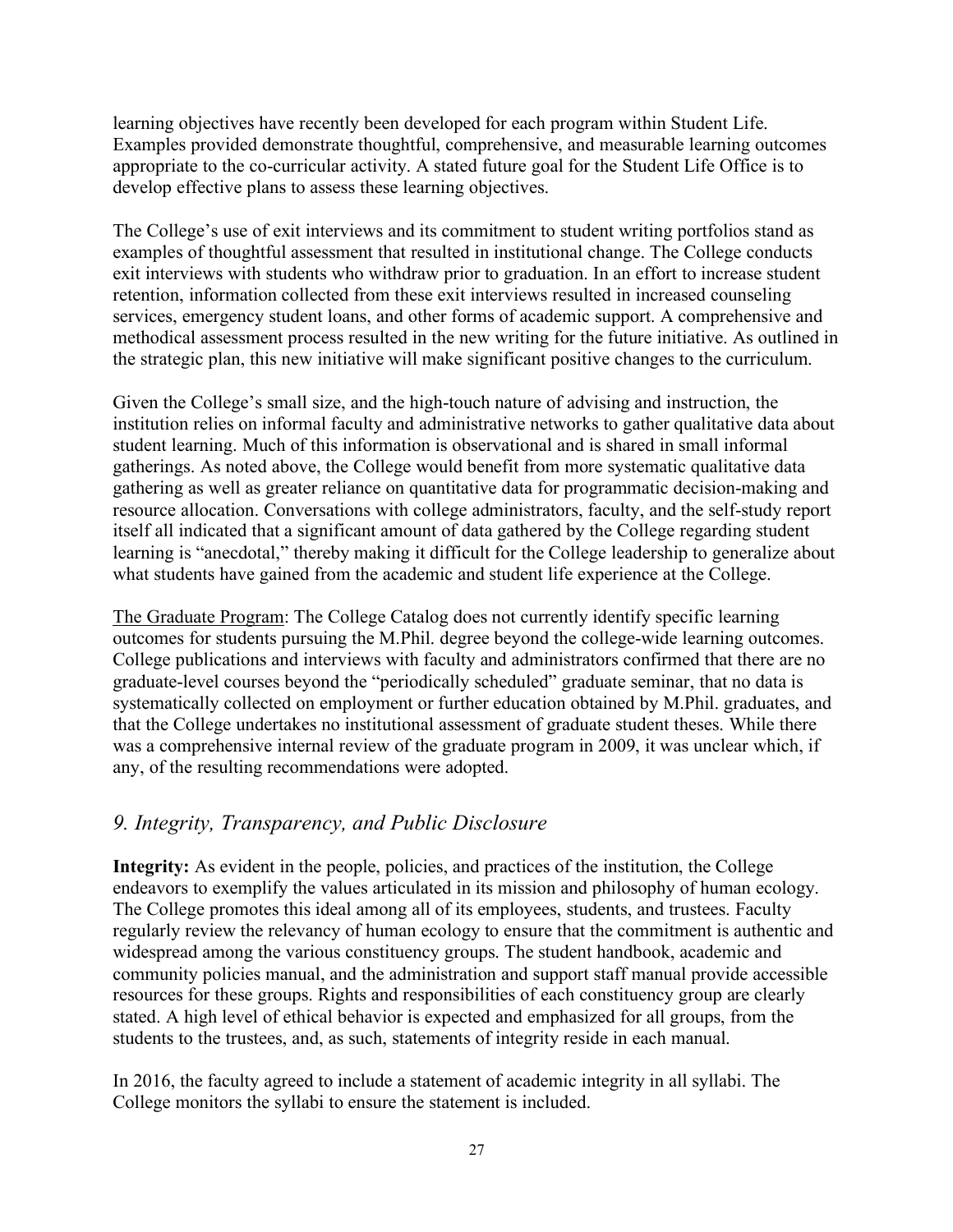Grievance policies and procedures for faculty, staff, and students are clearly articulated in their respective handbooks. If grievances between employees cannot be resolved, the College brings in an outside facilitator to mediate.

The College has maintained the tradition of the All Campus Meeting (ACM) that has been in existence since the inception of the College. The ACM is designed as a town hall meeting that includes representation of faculty, students, and staff. The standing committees of the ACM are governed by individual charters. Although many issues are discussed using this model, the College is careful to safeguard the privacy of individuals protected by FERPA and employee rights.

The College emphasizes a commitment to communal integrity and urges its members to "emphasize a campus culture based on the deepest respect for each other and address violence in all its forms (MAP goal 28)."

**Transparency:** The College's website, which was significantly redesigned in 2015, provides current and pertinent information primarily for prospective students. Learning outcomes are highlighted and easy to access. As the main information conduit to the general public, it is easy to access information about the College and its mission. All elements required by the public disclosure section of standard nine are included in the website. The Course Catalog provides specific information about policies, procedures, academic programs, privacy policies, grievances, appeals, etc. and is updated annually by the director of academic services and the registrar.

The College outlines the financial aid program in detail in the Financial Planning Options publication and in general terms in the Catalog. Prospective students are able to calculate the likely cost of earning a degree at COA using the net price calculator. The NEASC self-study is on the website and the College encouraged the community to read it and solicited feedback. In addition, a press release about the site team's visit went out to the local newspaper and an email was sent to alumni and trustees.

The website serves as the primary resource for prospective students and the College relies heavily on the site as a marketing tool. The website is easy to navigate and all the admission information is available with very few clicks. Along with a focus on traditional undergraduates, the admission landing page provides special instructions for international students, homeschooled students, non-traditional students, and transfers.

**Public Disclosure:** All of the College's written materials and information on the website are reviewed by several people to ensure accuracy. The web team is a formal committee of staff and faculty who meet regularly and oversee the website, update content, fix any issues, and manage content. The entire campus community is invited to contact members of the web team if they have issues with the site or notice any inaccuracies.

The faculty pages are up to date and the course descriptions are clear. The website describes the size of the student body, expectations of students to demonstrate academic honesty, and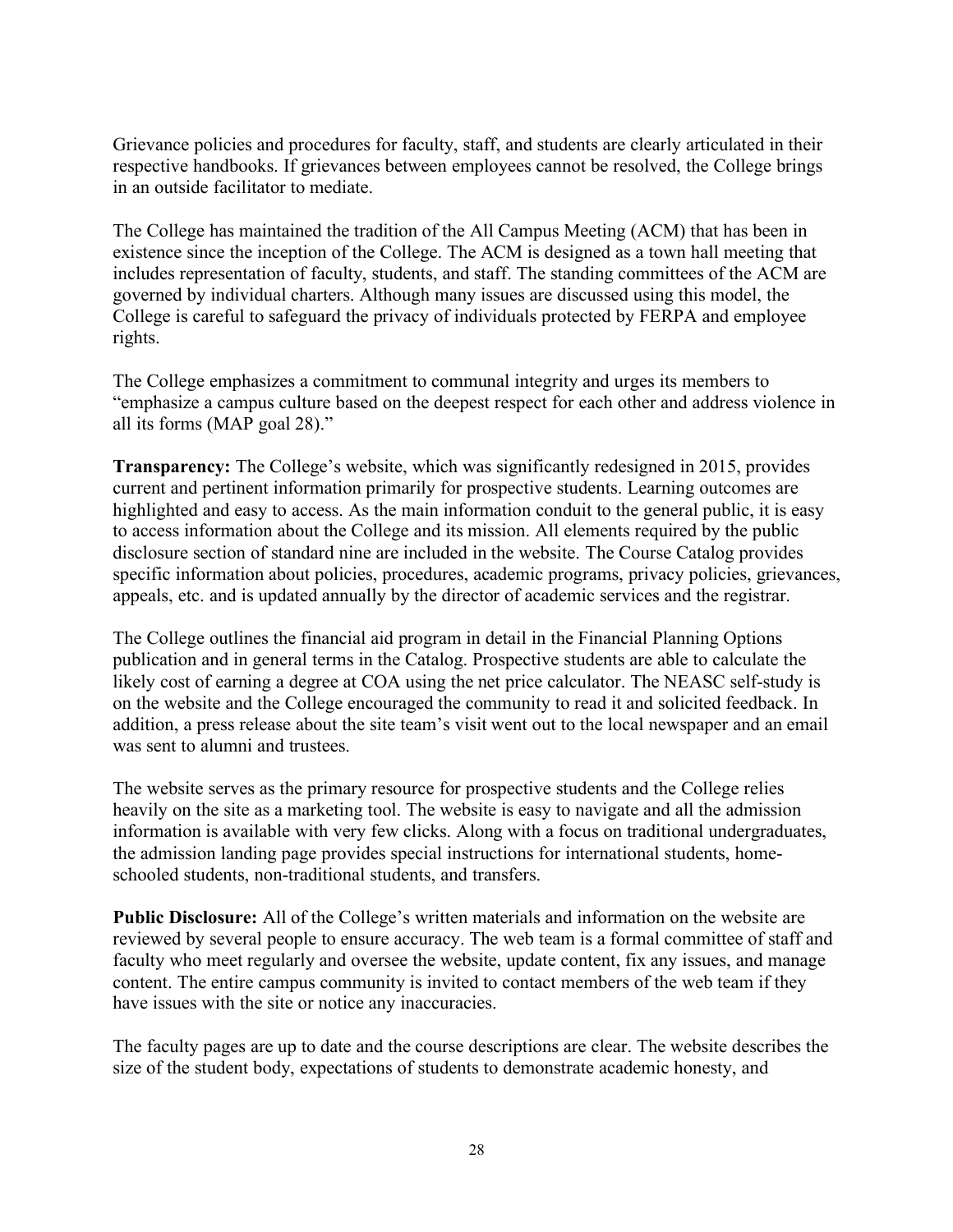adherence to the mission of the College. The retention and graduation rates are readily accessible via the website, as are post-graduation success stories. The financial audit is also on the website.

COA's publications are available on the website https://www.coa.edu. The website is comprehensive and is the primary vehicle used to inform the public. It is easy to use on large and small screens. The application process and financial aid information are easily accessible to prospective students.

# *Affirmation of Compliance*

To document the college's compliance with Federal regulations relating to Title IV, the team reviewed College of the Atlantic's Affirmation of Compliance form signed by the CEO. As noted in this report, College of the Atlantic (COA) publicly discloses on its website and other relevant publications its policy on transfer of credit along with a list of institutions with which it has articulation agreements. Public notification of the evaluation visit and of the opportunity for public comment was made on April 11, 2017, through a press release and was advertised in the local Bar Harbor newspaper. A notification was also placed on the COA website and an email was sent to alumni and trustees. Policies on student rights and responsibilities, including grievance procedures, are clearly stated, well publicized and readily available, and fairly and consistently administered. COA does not offer distance or correspondence education, thus there are no issues related to verifying students' identities for these types of programs. As discussed in Standard 4: *The Academic Program*, the team's review of course schedules and syllabi for a cross section of COA's course offerings, including proposals for internships, independent studies and senior projects, found the assignment of credit reflective of the College's policy and consistent with the Commission's standards.

# *Summary*

College of the Atlantic used the self-study process, including the Data First and E-series forms, effectively to review several key aspects of the College's operation. The reviews and analyses conducted as part of the self-study led to measurable improvements, particularly in areas identified as needing special attention by prior evaluations. The self-study process also identified areas where improvements are needed, such as the need for more systematic decision processes in several areas that are driven by data and analysis.

In general, it is the view of the Evaluation Team that the College is focused on the quality, integrity and effectiveness of its degree programs and the success of its students. Its mission is clearly articulated and drives almost all of the activities of the College. The mission is being carried out by a highly committed and involved Board of Trustees, a strong and respected president and senior leadership team, and a well-qualified faculty and staff committed to serving the needs of the College's students.

The Board of Trustees and current senior leadership of the College have increased their focus on planning and assessment. The MAP of Strategic Priorities, adopted by the All College Meeting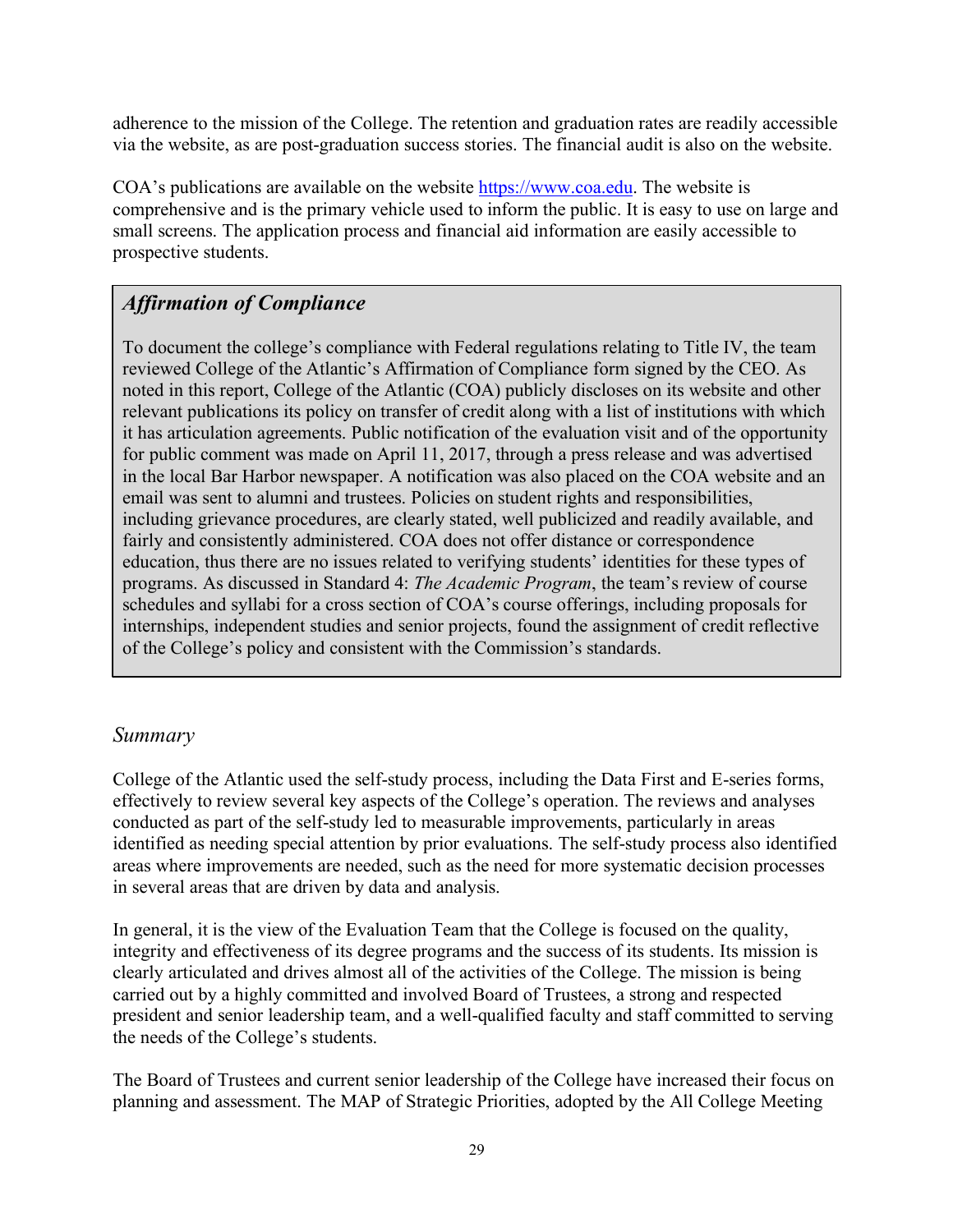in May 2015 and affirmed by the Board in August 2015, provides a comprehensive set of goals for the College to focus on as it approaches its 50<sup>th</sup> anniversary. Progress has already been made on several of these goals, most notably on increasing overall enrollment, and faculty and staff are positive about the direction and focus that the MAP provides.

College of the Atlantic's unique mission drives the activities of the College, both inside and outside of the classroom, and provides it with a niche and reputation that is one its strongest assets. The College has made progress in several areas in recent years, however the trustees and administration are well aware of the financial pressures faced by the College and by small private colleges in general. With this in mind, the team offers the following summary of the most important strengths and concerns.

# **Strengths**

- The College's faculty and staff are highly committed to the unique mission of the College and strongly believe in the importance of what the College is doing, now and into the future. Even in times of tight resources, the commitment to providing an outstanding student experience is evident in all areas of the College, creating a vibrant and energetic campus community. Processes are in place to engage students in decision-making processes and there is a sense that all members of the community are "in this together."
- The College has a clearly articulated mission focused on human ecology that provides it with a strong differentiator from other liberal arts colleges. Significant work has been done in recent years to help prospective students and other newcomers understand that mission (e.g., the new website) and to more fully integrate the mission into the fabric of the institution (e.g., the human ecology core course).
- The College has enjoyed strong philanthropic support for a college its size, which has led to the recent decision to undertake an ambitious \$50 million campaign to celebrate the College's upcoming  $50<sup>th</sup>$  anniversary. This support is critical to COA given its tight resources and offers the opportunity for improvement in many of the areas of concern caused by funding constraints. From the trustees on down, there is agreement that the campaign goals are achievable and that the initiative will transform the College's future.
- Significant progress has been made in addressing the need for comprehensive institutional planning, most notably with the development and endorsement of the College's recent organizational plan, "the MAP." The broad input that led to the creation of the plan has led to strong awareness on campus and with trustees about the direction of the College and the resources that will be needed to reach the College's goals.
- The collaborative governance processes, including such structures as the All College Meeting, are strongly linked to the mission of the College and result in broad participation from all parts of the campus community. These structures strengthen the community connection to the mission and provide many opportunities for input on challenges and opportunities for the College. Faculty, staff and students feel like they have a say in the direction of the College.